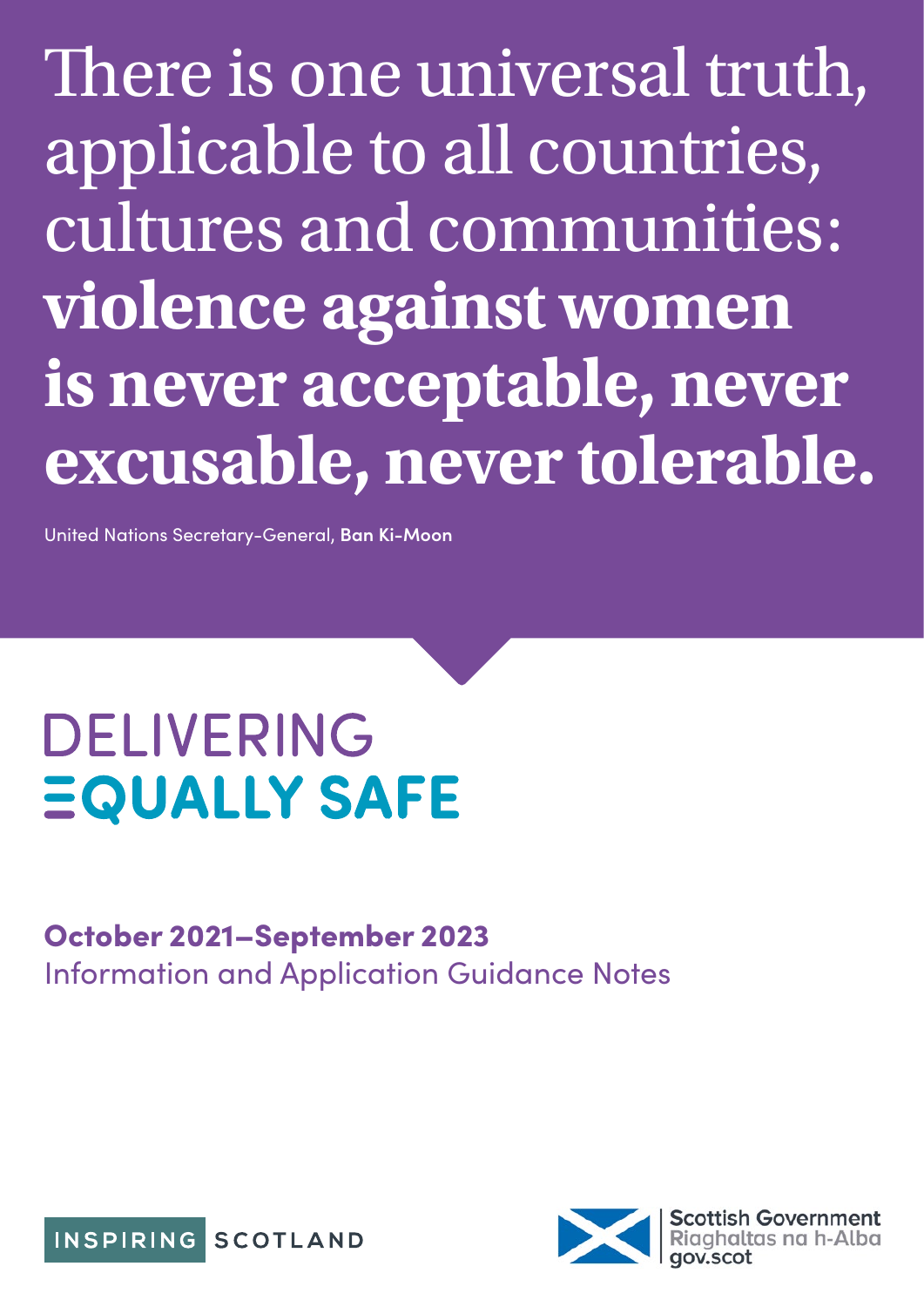# **Scotland's first National Action Plan for Human Rights explicitly recognises that taking action to address violence against women and girls is needed to ensure we realise the human rights of everyone in Scotland.**

**Equally Safe:** Scotland's strategy for preventing and eradicating violence against women and girls

# **Contents**

| <b>Section 1:</b>                                           |
|-------------------------------------------------------------|
|                                                             |
|                                                             |
|                                                             |
|                                                             |
| <b>Section 2:</b>                                           |
|                                                             |
| What is the purpose of the Delivering Equally Safe Fund? 07 |
|                                                             |
|                                                             |
|                                                             |
|                                                             |
|                                                             |
|                                                             |
| What areas of development are a priority? 13                |
| What should applications demonstrate?  14                   |
|                                                             |
|                                                             |

### [Section 3:](#page-14-0)

| Expectations of successful applicants  17 |  |
|-------------------------------------------|--|
|                                           |  |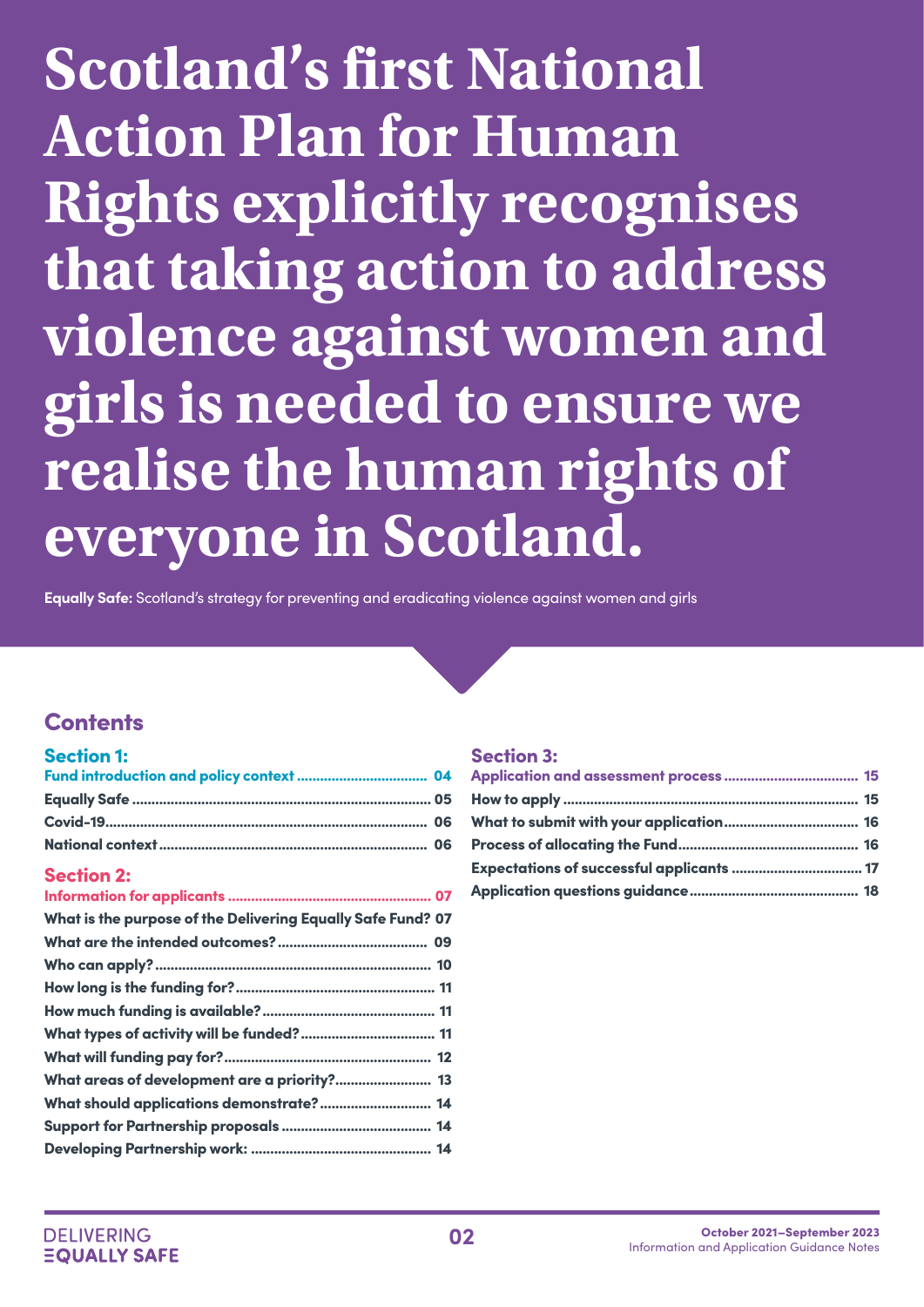# **AP AND** gender equality, either here **domestic abuse by the time**  in Scotland, or elsewhere around the world. **at least one throat of other sexual associates and sexual to the age of the age of the age of 16.**<br> **at least of the age of 16.**<br> **at least of the age of 16.**<br> **and 16.**<br> **and 16.**<br> **and Universe against Concernight:**<br> **a women, we cannot have true**

**Nicola Sturgeon,** First Minister of Scotland



1 in 3 girls report some form of sexual violence<br>**in intimate partner relationships violence in intimate partner October 2021 – September 2024** in intimate partner relationships **1 in 3 girls**<br>report some form of sexual violence<br>in intimate partner relationships<br>8% of adults experien<br>at least one type of other sexual as<br>(including indecent exposure, sexual threats and sexually touching whe<br>was not

**violence against women and girls**



# 1 in 5 children 1 in 5 children 1 in 3 girls in 5 children 1 in 5 children

**in the UK will have experienced will have experienced report some form of sexual**  in the UK will have experienced domestic abuse by the time they **they reach 18 they reach 18relationships** reach 18



8% of adults experienced at least one type of other sexual assault **violence in intimate partner assault (including indecent domestic abuse by the time**  (including indecent exposure, sexual

threats and sexually touching when it



# Violence against **is so prevent and girls**<br> **in the UK will have experienced**

**has no place in a safe, strong, and eradicate all forms of and eradicate all forms of strong, successful Scotland they reach 18 and eradicate all forms of**  successful Scotland



**Equally Safe Equally Safe**<br>is the Scottish Government and<br>**COOL W** 

**has including indecent exposure**<br> **has no place in the place of place**  $\mathbf{h}$ **strong with the sexually fully integrated** 

**the sector sector sector and prevent and sector and**  $\boldsymbol{\epsilon}$ **cruditure difful Scotland Scotland Scotland**<br>Contribution and sine in the strong section of the strong section of the strong section of the strong section of **priorities and outcomes Equally Safe**<br>
is the Scottish Government and<br>
cosLA's strategy to prevent and<br>
eradicate all forms of violence<br>
against women and girls<br> **Every part of society<br>
has a part to play**<br>
and the third sector provide crucial<br> **priorities and outcomes COSLA's strategy to prevent**  COSLA's strategy to prevent and **and eradicate all forms of**  eradicate all forms of violence **violence against women and girls** against women and girls



# Delivering Equally Safe **Fund will support Violence against<br>women and girls**<br>has no place in a safe, strong,<br>successful Scotland<br>**Delivering Equally Safe**<br>**Fund will support**<br>third sector and public bodies<br>contributing to Equally Safe<br>priorities and outcomes<br>**Up**

**third sector and public bodies contributing to Equally Safe and eradicate all forms of**  contributing to Equally Safe priorities and outcomes



Every part of society **has a part to play** 

and the third sector provide crucial<br>support to people at risk and who **people at risk and who experience contributing to Equally Safe**  support to people at risk and who **gender-based violence priorities and outcomes**  experience gender-based violence

**has a part to play and the third** 



# Up to £18m per year\*

**at least one type of other sexual at one type of other sexual has a part to play and the third It is a 3-year Fund running from**  It is a 2-year Fund running from **assault (including indecent assault (including indecent sector provide crucial support to October 2021 – September 2024** October 2021–September 2023

\* Funding for 2022-23 is dependent upon the Annual Spending Review and Scottish Budget.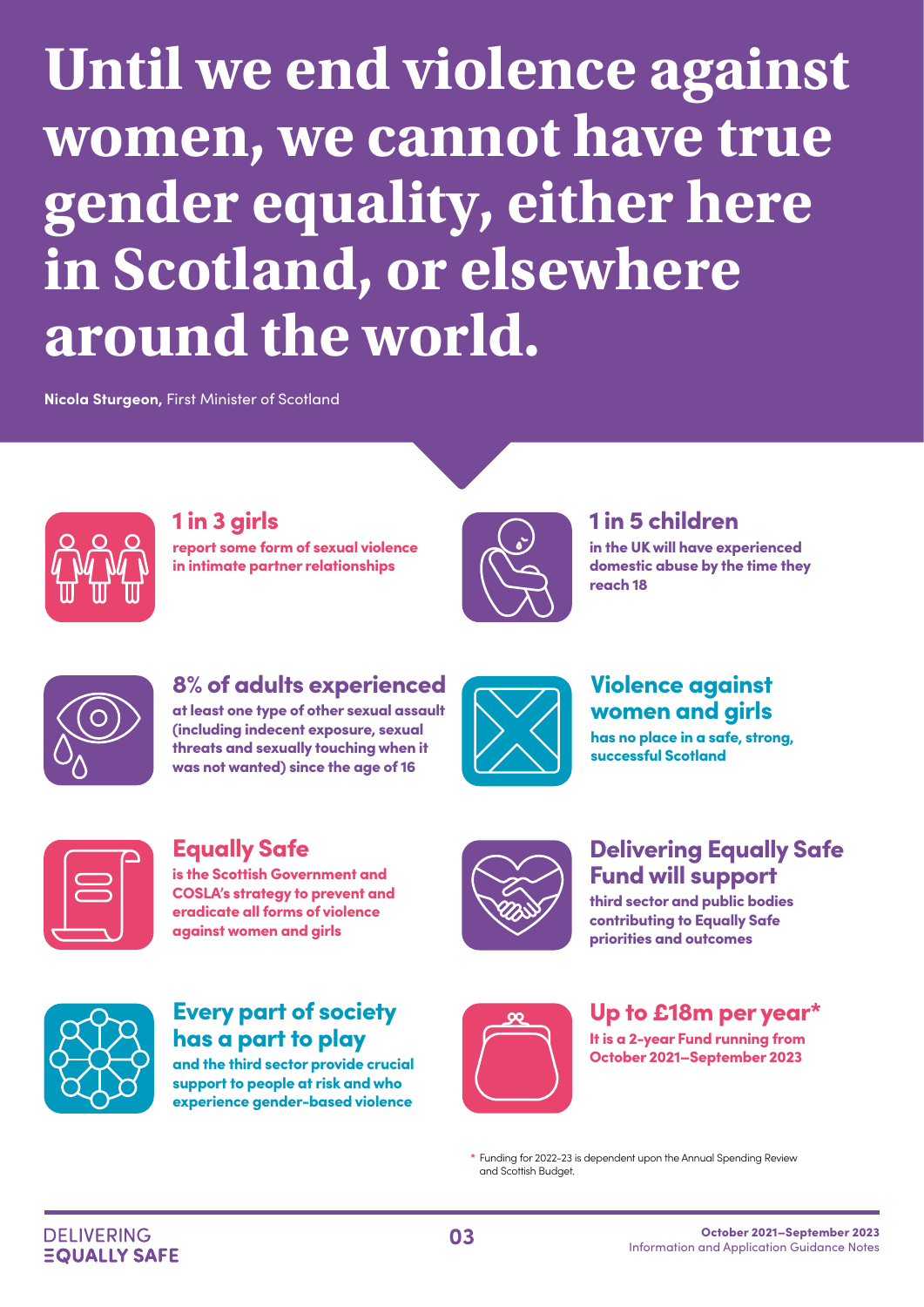# <span id="page-3-0"></span>**Our vision is of a strong and flourishing Scotland where all individuals are equally safe and respected ...**

**Equally Safe:** Scotland's strategy for preventing and eradicating violence against women and girls

# **SECTION OF SECTION 2018**<br>The Fund introduction and policy context

# Equally Safe is Scotland's strategy to prevent and eradicate violence against women and girls.

Developed by the Scottish Government and COSLA, in association with a wide range of partners, Equally Safe sets out a vision of a strong and flourishing Scotland where all individuals are equally safe and respected, and where women and girls live free from all forms of violence and abuse – and the attitudes that help perpetuate it.

**Delivering Equally Safe** is the name of the Scottish Government funding programme to support third sector organisations and public bodies contribute to the objectives, priorities, and outcomes of the Equally Safe strategy. It combines various funding streams, including the Equally Safe (Violence Against Women and Girls) and Rape Crisis Specific fund.

The Delivering Equally Safe (DES) Fund application process was paused due to the impact of the Coronavirus (Covid-19) pandemic. The Delivering Equally Safe Fund was developed following a review of the funding from the Equality and Human Rights Division. The aim is to create a simpler and

cohesive method for organisations to access funding. The review enabled future funding to be more closely aligned to the commitments of Equally Safe and the refreshed National Performance Framework. We have strengthened the support for partnership working and the trialling and testing of new approaches. Organisations are now able to submit an additional application for a partnership proposal.

Following the pause due to the impact of Coronavirus pandemic, the fund will now open to applications from 7 December 2020. **All applications are due by midday on 28 May 2021.** 

Funding is available for two years for work delivered from October 2021 through to September 2023.

The Delivering Equally Safe Fund is managed by Inspiring Scotland.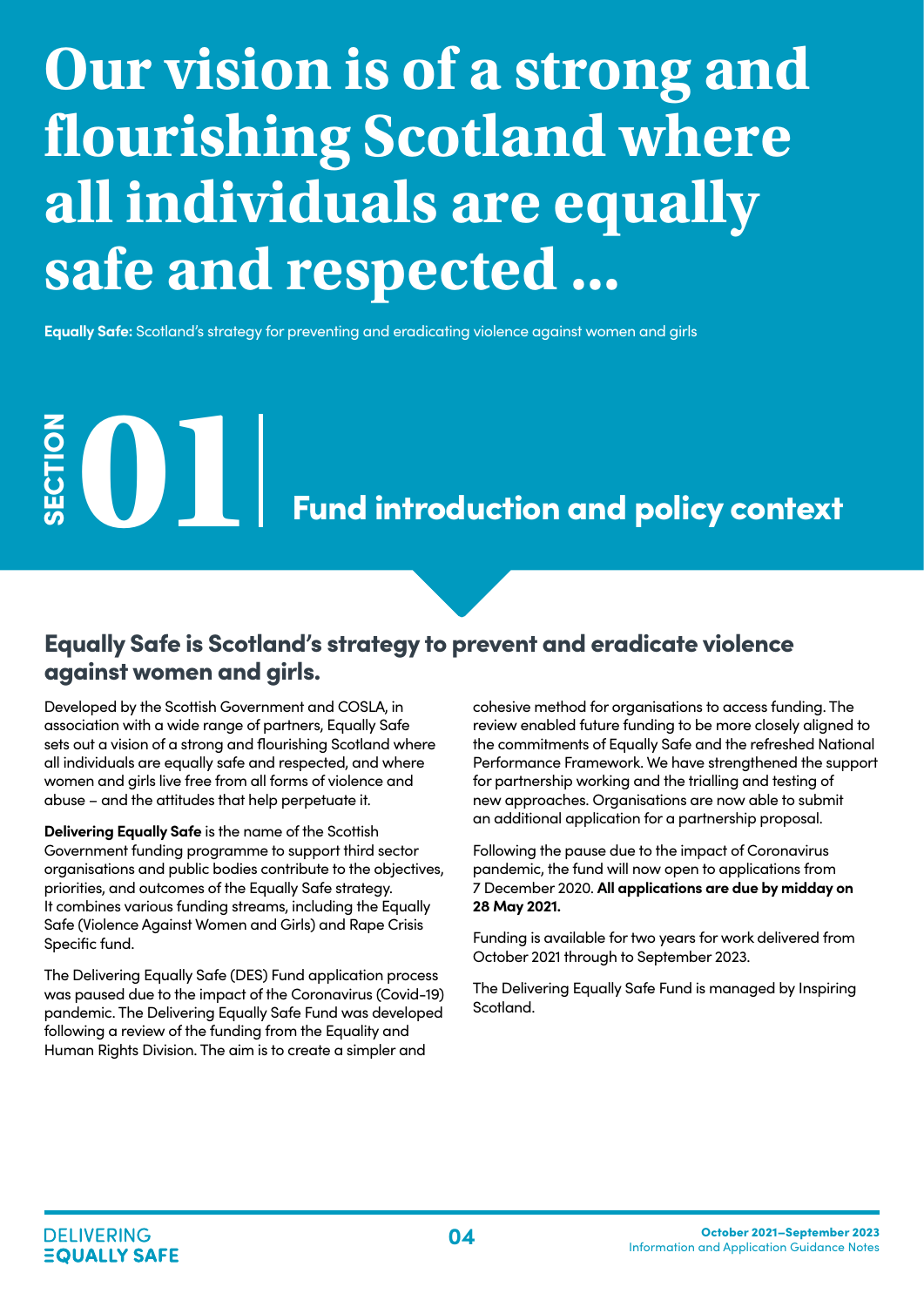# <span id="page-4-0"></span>Equally Safe

### Aim: To work collaboratively with key partners in the public, private and third sectors to prevent and eradicate all forms of violence against women and girls.

No woman or girl in Scotland should be subjected to violence or abuse of any kind (physical, emotional, sexual or psychological) and no child or young person should experience gender-based violence or have to live with the impact of it.

The Scottish Government's aim is to work collaboratively with key partners across all sectors to prevent and eradicate all forms of violence against women and girls. We are clear that there are no quick fixes to this deep-rooted problem. It requires significant economic, social, and cultural change over the long term, that calls for the sustained commitment not just from partners but from individuals and communities too.

Equally Safe's definition of violence against women and girls encompasses (but is not limited to):

- physical, sexual, and psychological violence occurring in the family (including children and young people), within the general community or in institutions, including domestic abuse, rape, and incest
- **O** sexual harassment, bullying and intimidation in any public or private space, including work
- **O** commercial sexual exploitation, including prostitution, lap dancing, stripping, pornography and trafficking
- **O** child sexual abuse, including familial sexual abuse, child sexual exploitation and online abuse
- so called 'honour based' violence, including dowry related violence, female genital mutilation, forced and child marriages, and 'honour' crimes

Our approach is rooted in the United Nation's understanding of violence against women and girls which provides a gendered analysis of the issue.1 Tackling violence against women helps to support the Scottish Government's ambitions to advance equality and protect and uphold fundamental human rights, as defined in domestic law and international treaties.

Equally Safe recognises that along with their gender, women and girls have other protected characteristics that increases their level of risk of experiencing violence and abuse. The drivers for this are often continuing prejudice and the structural barriers in society which cause inequality. Other factors include age, looked after status (current and former), financial dependence, experience of child abuse and neglect, poverty, disability, homelessness, insecure immigration status and ethnicity.

As well as adult women, girls and young women are at risk of violence and abuse precisely because they are female, and the definition we have adopted explicitly includes children of all genders as subject to harm through violence. A gendered analysis does not exclude men, but rather recognises that women and girls are disproportionately affected by violence that they experience because they are women and girls. Many men and boys are victims of violence and abuse.

Equally Safe prioritises primary prevention, which focuses on changing behaviour, building the knowledge and skills of individuals, and ultimately delivering a progressive shift in the structural, cultural, and societal contexts in which violence occurs. This is complemented by our ambitions in achieving gender equality and eradicating poverty, which will make a critical contribution to ultimately preventing and eradicating violence against women and girls for good.

We must also be realistic and recognise that women and girls are at risk of continuing to experience gender-based violence in all its forms for some time to come. Children and young people will also continue to be affected by violence and the consequences of witnessing and experiencing violence. Early intervention and the provision of effective mainstream and specialist services remain fundamentally important. The provision of high-quality services for those at risk continue to be essential – we must ensure that women and girls are kept safe and that victims and survivors have the support they need to recover. However, we are clear that, by working towards ultimately eradicating the problem altogether we can deliver better outcomes. This is better for the individuals and communities we help keep safe from harm, and for society as women and men enjoy greater equality.

**<sup>1.</sup>** This analysis firmly places different forms of violence against women within the gendered reality of men's and women's lives, what it means to be a man and women in our society and the status and privileges afforded.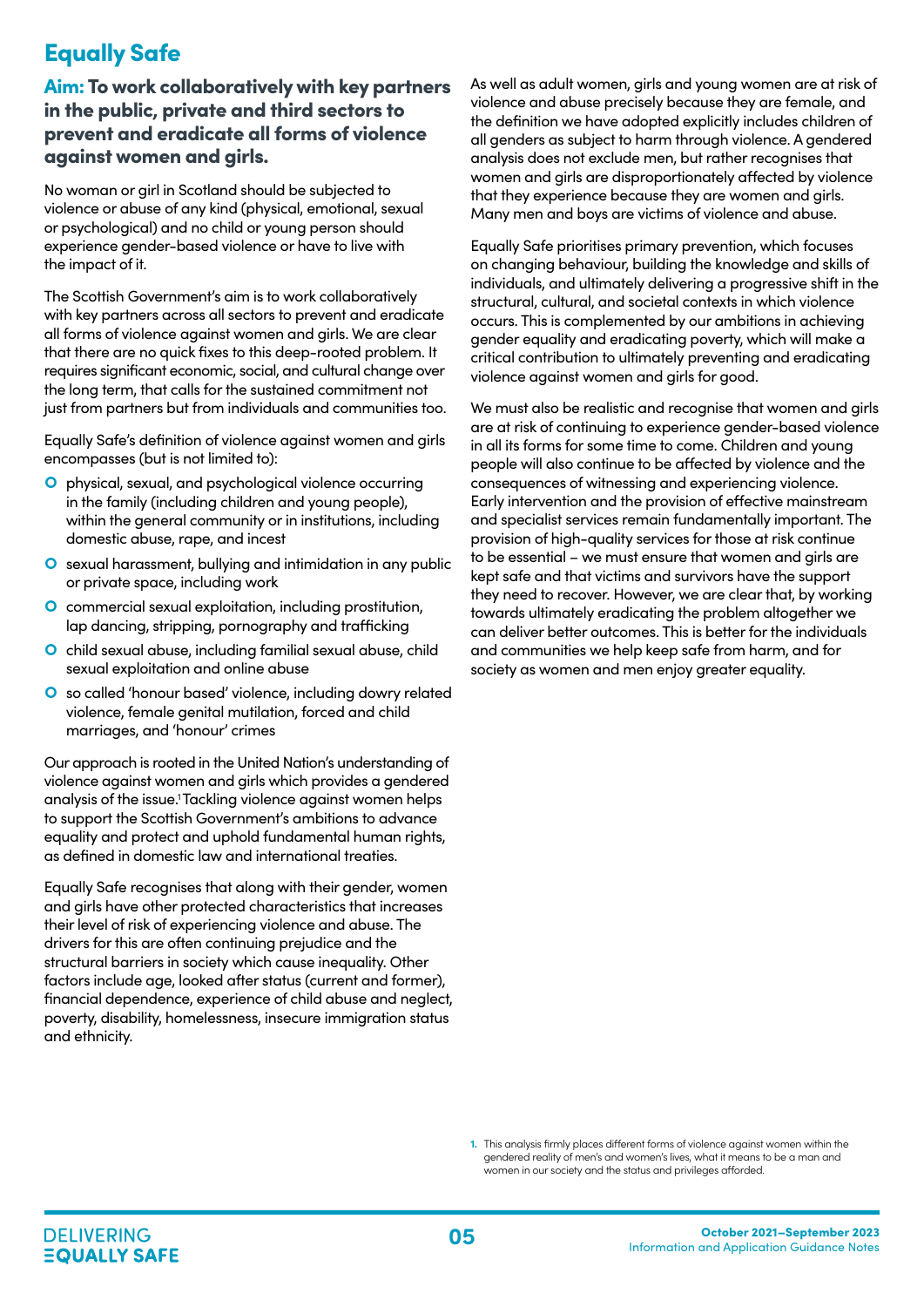# <span id="page-5-0"></span>Covid-19

The pandemic, and the economic and social shocks it has generated, has increased the risk to victims and survivors and generated significant challenges for organisations working in this field. Women and children may be at greater risk of harm during periods of restriction through being constrained in their ability to leave their homes and/or seek new accommodation, and children experiencing domestic abuse may be constrained in terms of the 'safe spaces' (usually school or early years settings) they can access, and they may therefore suffer increased trauma. Frontline services have faced challenges in supporting women and children who have been experiencing domestic abuse, and anyone experiencing gender-based violence (including sexual violence), due to restrictions and the need to work remotely. There are also greater challenges in holding perpetrators to account due to increased reluctance to report incidents, changes in court business and pressures upon services.

# National context

Preventing and eradicating violence against women and girls is essential to achieving the Scottish Government's overarching purpose as set out in the **[National Performance Framework](https://nationalperformance.gov.scot/)**.

### National Performance Framework Purpose

**We aim to:** 

- **create a more successful country**
- **give opportunities to all people living in Scotland**
- **increase the wellbeing of people living in Scotland**
- **create sustainable and inclusive growth**
- **reduce inequalities and give equal importance to economic, environmental and social progress**

### Equally Safe and the work supported through the Delivering Equally Safe Fund will also contribute to national outcomes:



We respect, protect and fulfil human rights and live free from discrimination



We grow up loved, safe and respected so that we realise our full potential



We live in communities that are inclusive, empowered, resilient and safe



We tackle poverty by sharing opportunities, wealth and power more equally



We are healthy and active

This is further underpinned by the values underpinning the National Performance Framework, namely:

"We are a society which treats all our people with kindness, dignity and compassion, respects the rule of law and acts in an open and transparent way."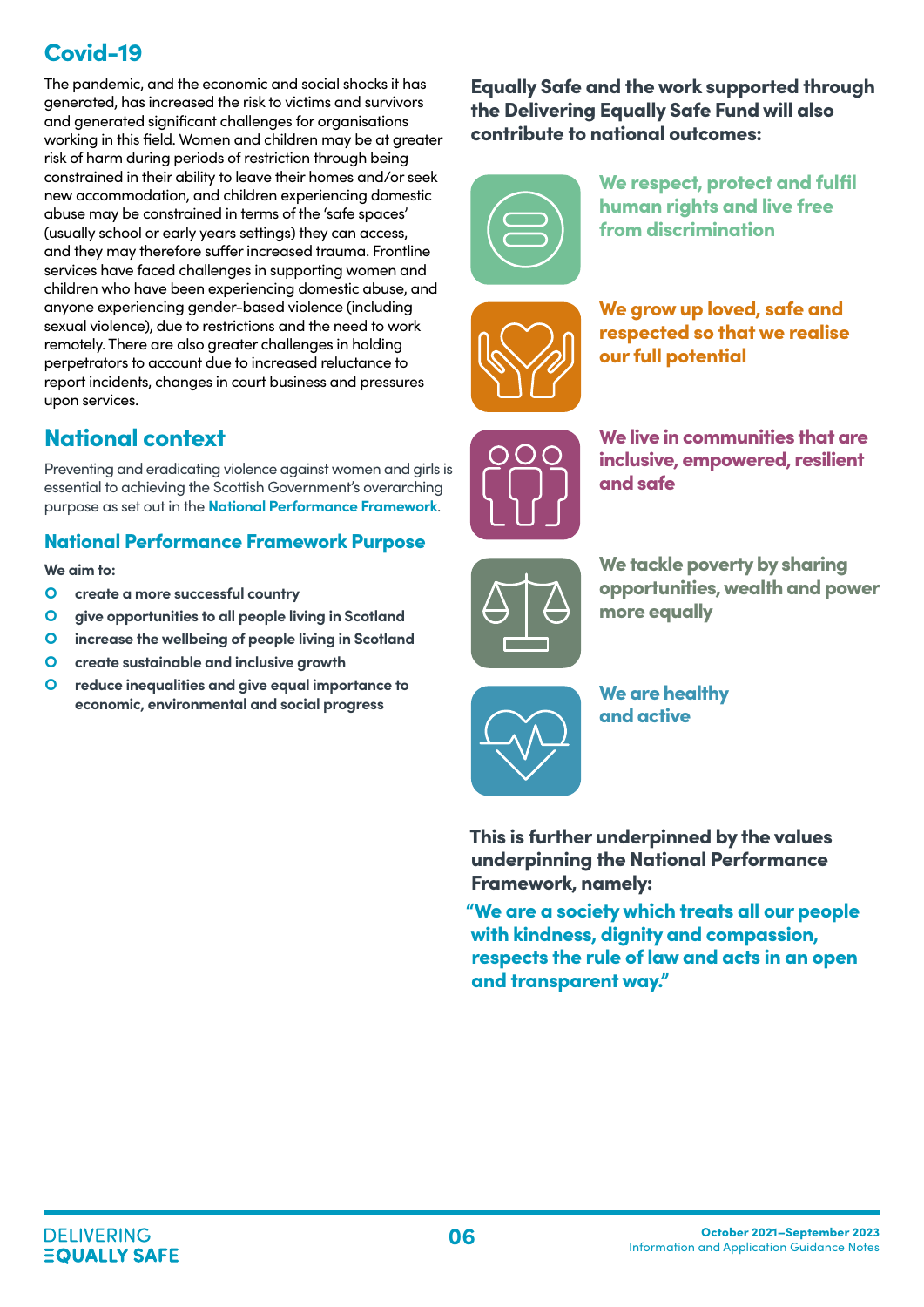<span id="page-6-0"></span>**Whatever form it takes, violence against women and girls can have both an immediate and long-lasting impact on the women, children and young people directly involved ...**

**Equally Safe:** Scotland's strategy for preventing and eradicating violence against women and girls

SECTION **02** Information for applicants

What is the purpose of the Delivering Equally Safe Fund?

The purpose of the Fund is to support delivery of the objectives of the Equally Safe strategy. Applicants will need to demonstrate how the work they are doing, or propose to do, contributes to Equally Safe objectives and priorities.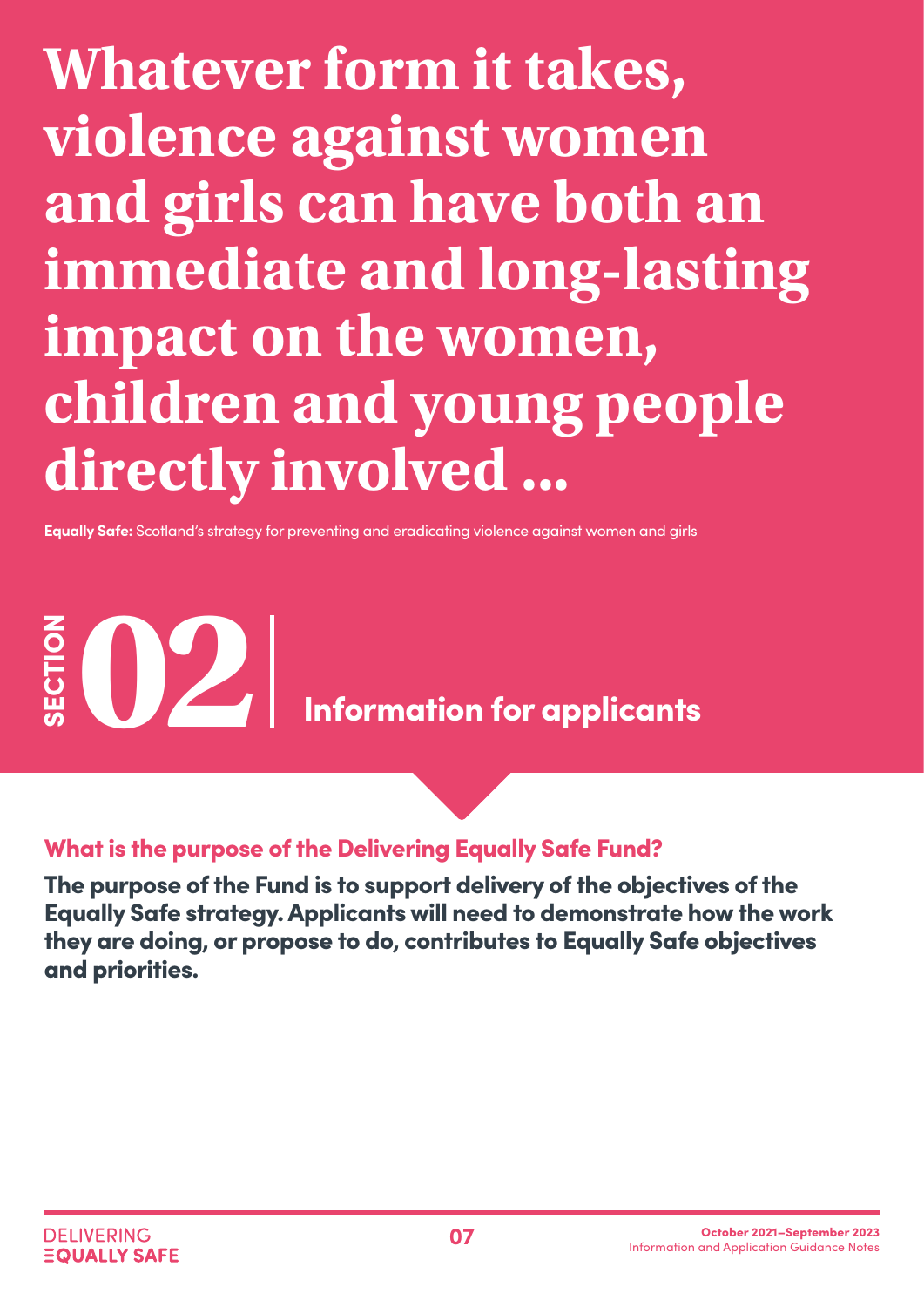# Equally Safe: priorities and objectives



## Priority 1

Scottish society embraces equality and mutual respect, and rejects all forms of violence against women and girls

Objectives:

- **Positive gender roles are promoted**
- **People enjoy healthy, positive relationships and children develop an understanding of safe, healthy, and positive relationships from an early age**
- **Individuals and communities recognise and challenge violent and abusive behaviour**



# Priority 2

Women and girls thrive as equal citizens – socially, culturally, economically, and politically

Objectives:

- **Women and girls are safe, respected, and equal in our communities**
- **Women and men have equal access to power and resources**
- **Women, children, and young people's voices are heard, and their rights respected**



# Priority 3

Interventions are early and effective, preventing violence and maximising the safety and wellbeing of women, children, and young people

### **Objectives**

- **Justice responses are robust, swift, consistent, and coordinated**
- **Women, children, and young people access relevant, effective and integrated services**
- **Service providers competently identify violence against women and girls, and respond effectively to women, children and young people affected**



# Priority 4

Men desist from all forms of violence against women and girls, and perpetrators of such violence receive a robust and effective response

### **Objectives**

- **Men who carry out violence against women and girls are identified early and held to account by the justice system**
- **Men who carry out violence against women and girls change their behaviour, and are supported to do so**
- **Relevant links are made between the experience of women, children, and young people in the criminal and civil justice systems**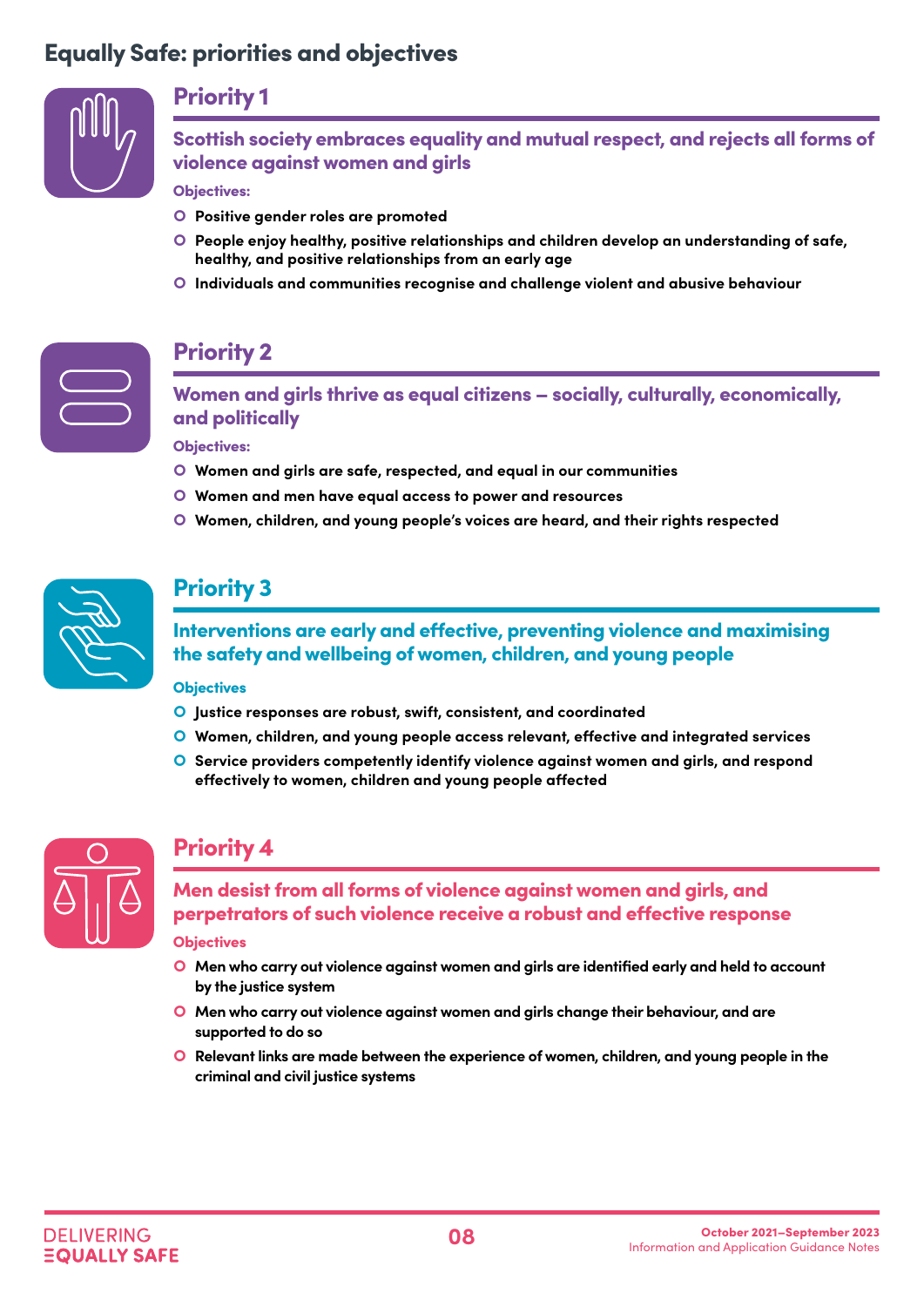# <span id="page-8-0"></span>What are the intended outcomes?

Equally Safe is a highly ambitious strategy. It has priorities for women, girls and children affected by violence, perpetrators of violence against women, and society as a whole.

The logic model below is adapted from the **[Equally Safe](https://www.improvementservice.org.uk/__data/assets/pdf_file/0030/9669/equally-safe-quality-standards-performance-framework.pdf)  [Quality Standards and Performance Framework](https://www.improvementservice.org.uk/__data/assets/pdf_file/0030/9669/equally-safe-quality-standards-performance-framework.pdf)**. It is a diagram of the change or difference that needs to happen (outcomes) to deliver Equally Safe priorities.

As key partners, organisations supported through Delivering Equally Safe will also contribute to these **outcomes**.

Applicants will need to demonstrate how the activity they are doing, or propose doing, results in outcomes for individuals and community at large that link to Equally Safe outcomes as well as the outcomes and values expressed in the National Performance Framework (see page 6).

### Equally Safe Priorities



The activity carried out by the organisations funded through the Equally Safe Fund will be a key contributor towards the delivery of these outcomes.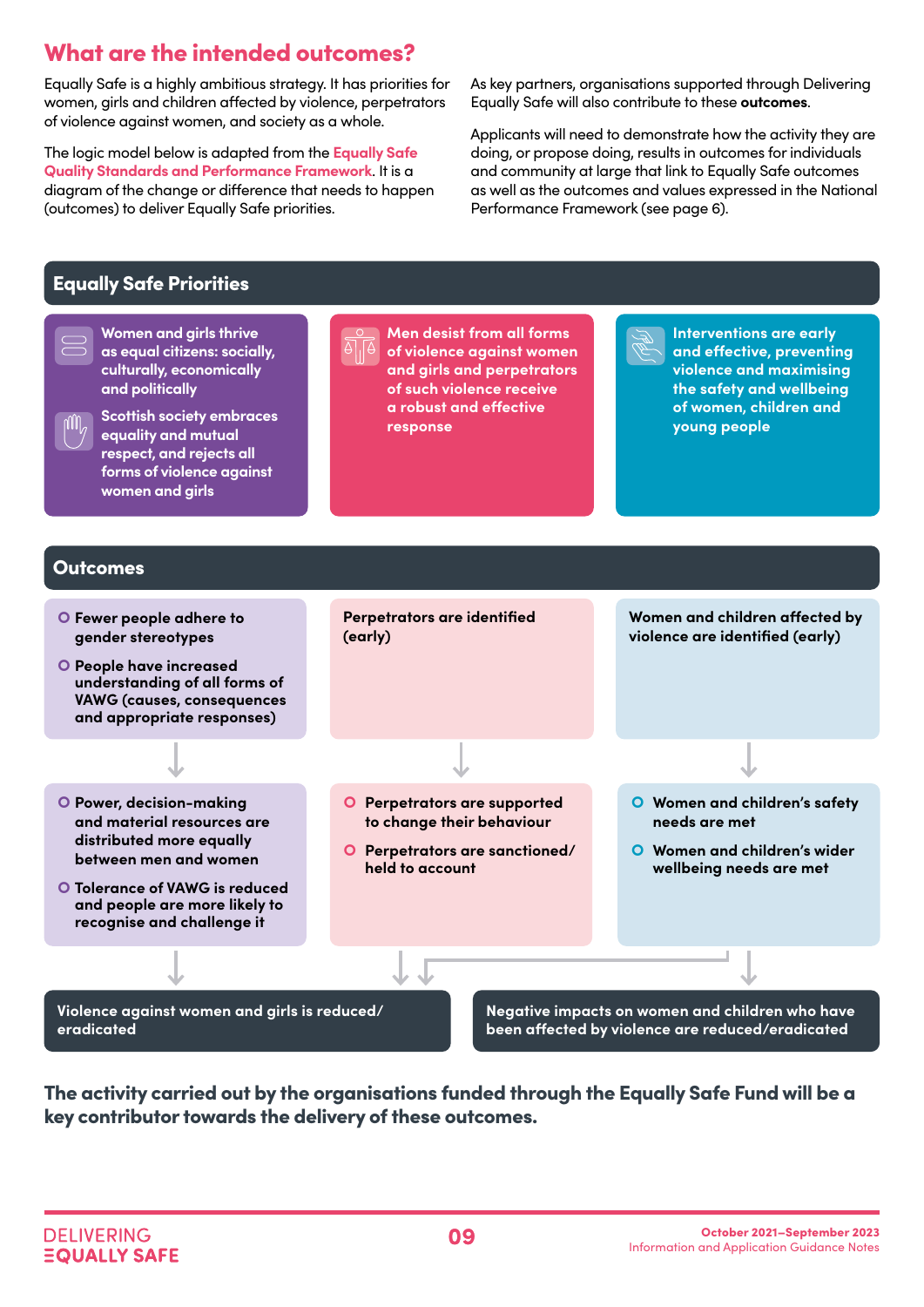# <span id="page-9-0"></span>Who can apply?

Applications are welcomed from organisations that have a focus on **tackling violence against women and girls in Scotland.** 

All applicants should be able to articulate the work of their organisation in the context of the **objectives, priorities, and outcomes of the Equally Safe strategy** and the National Performance Framework.

To be eligible for funding, applicant organisations will also need to demonstrate that they have **good governance and a commitment to equality and diversity**.

The legal structure of applicant organisations may be

- **O** incorporated<sup>2</sup> third sector organisations
- **O** community interest companies or
- **O** public bodies (including local authorities)

Third sector organisations should be registered with the Scottish Charity Regulator (OSCR).

Community Interest Companies should have a strong Board of at least three Directors, with regular review of membership and clear processes for managing any potential conflict between the personal interests of the directors and the interest of the CIC.

All applicants are asked to submit:

- 1. A copy of their Memorandum and Articles or Constitution, signed and dated
- 2. Most recent independently examined or audited accounts, or verified statement of income and expenditure (if a new organisation, most recent bank statement)
- 3. A copy of their Equality and Diversity Policy
- 4. A copy of their Child Protection/Vulnerable Adult Policy if the application involves working with children, young people, or vulnerable adults
- 5. A copy of their LBTI Inclusion Plan
- **6.** A list of all the applications they are submitting to the DES Fund

### The documents and application will be reviewed to ensure eligibility by:

| Criteria                | <b>Good governance</b>                                                                                   |
|-------------------------|----------------------------------------------------------------------------------------------------------|
| <b>Demonstrated by:</b> | Effective and accountable governance, management and financial systems<br>$\mathbf{o}$<br>and structures |
|                         | <b>O</b> How service users can input into service development                                            |
| Through a review of:    | Submitted Memorandum and Articles or Constitution<br>O                                                   |
|                         | Submitted independently examined or audited accounts, or verified statement<br>of income and expenditure |
|                         | <b>O</b> Submitted Child Protection/Vulnerable Adult Policy (if applicable)                              |
|                         | <b>O</b> Application questions                                                                           |
| <b>Criteria</b>         | <b>Commitment to equality and diversity</b>                                                              |
| <b>Demonstrated by:</b> | O A demonstrable commitment to equality and diversity                                                    |
| Through a review of:    | <b>O</b> Submitted Equality and Diversity Policy                                                         |
|                         | <b>O</b> Submitted LBTI Inclusion Plan                                                                   |
|                         | <b>O</b> Application questions                                                                           |

**2.** Incorporation refers to the legal structure of your organisation and is quite separate from charitable status. Voluntary organisations can either be incorporated or unincorporated. To be eligible for the DESF you must be incorporated which means the legal status of the organisation is either a Scottish Charitable Incorporated Organisation (SCIO) or a Company Limited by Guarantee, or other incorporated bodies.

See this fact-sheet from the Scottish Charity Regulator and the SCVO guidance https://www.oscr.org.uk/media/2506/legal-forms-factsheet.pdf and https://scvo. org.uk/support/setting-up-a-charity/decide-on-structure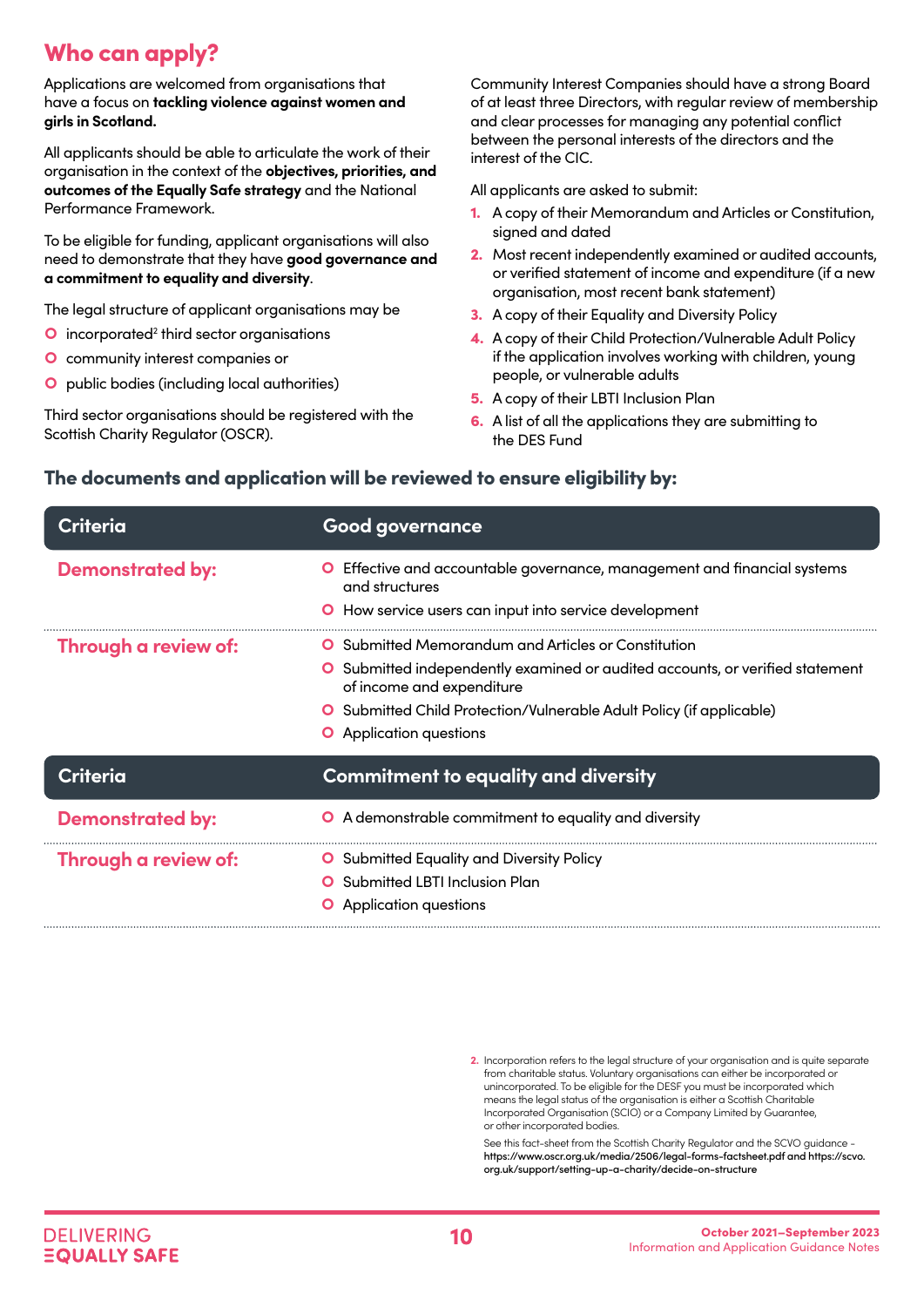# <span id="page-10-0"></span>How long is the funding for?

This round of Delivering Equally Safe will run for two years until the end of September 2023.

### **Year 1: October 2021–September 2022**

### **Year 2: October 2022–September 2023**

To allow for forward planning, organisations can submit applications now for work that does not commence until Year two of this funding round. If an application for funding from Year two is successful, capacity building support will be offered in year one and/or year two to ensure that any adjustments can be made to the work delivered if circumstances change between funding approval and the start date for work to commence.

# How much funding is available?

The Delivering Equally Safe Fund will distribute up to £18 million pounds per year.<sup>3</sup> Once funding is committed in 2021, it is not anticipated that the overall budget for this fund will increase.

There is no minimum or maximum level of funding for which applicants can apply.

However, there is a finite amount of funding available, and applicants should take this into account when they are developing their application. The fund will now run in 2021/22 and 2022/23 with a replacement fund launching in 2023 following a joint strategic review of sustainability funding for frontline services.

It is anticipated that annual grants will range between £10,000 and over £1million per annum. Applicants are encouraged to be realistic in developing their application.

You should also be prepared for the possibility that (i) you may not receive the full amount you are seeking; and (ii) your application may not be successful, and plan accordingly.

Please note, all funding is subject to the Annual Spending Review and any grant offers will be indicative until the Annual Budget has been passed by the Scottish Parliament.

**Funding will also be subject to satisfactory delivery and governance and may be reviewed if any concerns are raised by the Scottish Government Policy Officers, Inspiring Scotland, or organisations themselves.** 

# What types of activity will be funded?

The Delivering Equally Safe Fund will resource organisations working nationally, locally and across Scotland to contribute to the priorities and objectives of Equally Safe.

Funded activity could focus on:

- **O** primary, secondary, and tertiary prevention of violence
- **O** early intervention for victim-survivors
- **O** front-line service support
- **O** driving attitudinal or behaviour change
- **O** supporting policy development and practice
- **O** any combination of these

We welcome **innovative proposals** that both build on areas of existing practice and suggest bold new avenues for exploration or develop the evidence base in relation to tackling violence against women and girls. (Further information on the priority areas of development we are interested in supporting is given on page 13).

**We recognise that delivering systemic change takes time. We expect applications to build on existing good practice. We also welcome innovative approaches, where we would expect to see a clear rationale with supporting evidence for why this approach has been developed and/or should be tested.**

**3.** Funding for 2022-23 is dependent upon the Annual Spending Review and Scottish Budget.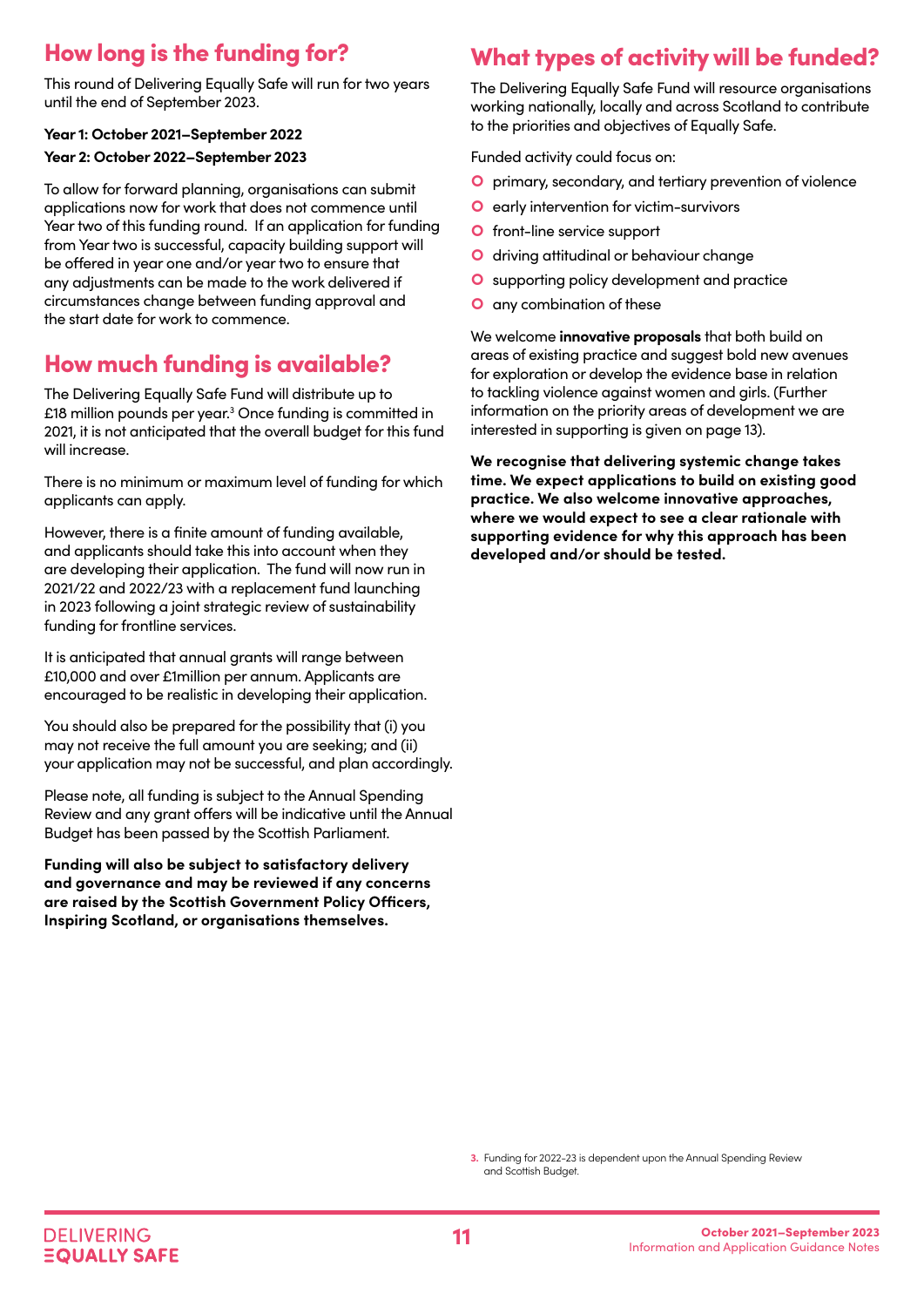# <span id="page-11-0"></span>What will funding pay for?

Organisations can submit either:

 **One application which is specific to that organisation,**  covering core costs<sup>4</sup>, project costs or both.

### **And/or:**

 **One application in partnership with another eligible organisation** (or eligible organisations), primarily focused on delivery of a project or programme of work, though core staffing costs to support partnership development are also eligible. Please note as of 24th March, Local Authority applicants can now act as lead applicant on a partnership application, according to local preferences.

#### **Organisations cannot submit multiple single applications, or multiple partnership applications with the same organisation as the lead.**

Organisations can apply for core, project or both core and project costs<sup>5</sup> within an application.

**Core:** You can apply for the true costs of maintaining and strengthening delivery or services, as they relate to the Equally Safe strategy. We want to understand the full cost as well as move away from organisations having to repackage existing work as different projects.

**Project:** We are also interested in new, innovative ideas that may include expansion of current work, or pilot new approaches. New pieces of work that are time-bound or are testing a different way of working will be considered for project funding.

### Core: Only third sector organisations can apply for core support

**Different people mean different things by core funding. For this Fund we mean operating and essential running costs for maintaining a service that delivers to the Equally Safe strategy on an on-going basis.** 

**This means we will consider costs such as:**

- **Existing management, administration, and delivery staff**
- **staff costs such as travel and training**
- **office costs (accommodation and supplies)**
- **O** overheads (heating, lighting, cleaning, insurance)
- **communication and IT costs**

**Please do not include core costs that are already being met by existing income streams - e.g. through another grant or via membership income.**

## Project: All applicants can apply for project support

**This can include any costs to deliver time-bound, specific pieces of new work. For the purposes of this fund, any new work that is to be developed or new staff engaged should be considered as project costs.** 

**When planning your project budget please be realistic about the time it will take to recruit any new staff or develop new ideas. Your budget should be phased accordingly.** 

In addition to the costs to deliver the service or project, applicants are encouraged to include (where relevant) wider costs of delivering work effectively. This may include, for example:

- **O** costs for translators or translation materials
- **O** access/IT and travel costs
- **O** cost of living increments for staff members over the funding period
- **O** volunteer expenses (travel, subsistence, publicity)
- **O** costs associated with involving survivors in service or project design and evaluation

**4.** For third sector organisations only

**5.** We will provide support to you to help you confirm what is core and project costs. Follow @DESFund or register your interest via desenquiries@inspiringscotland.org to get details of application surgeries and webinars.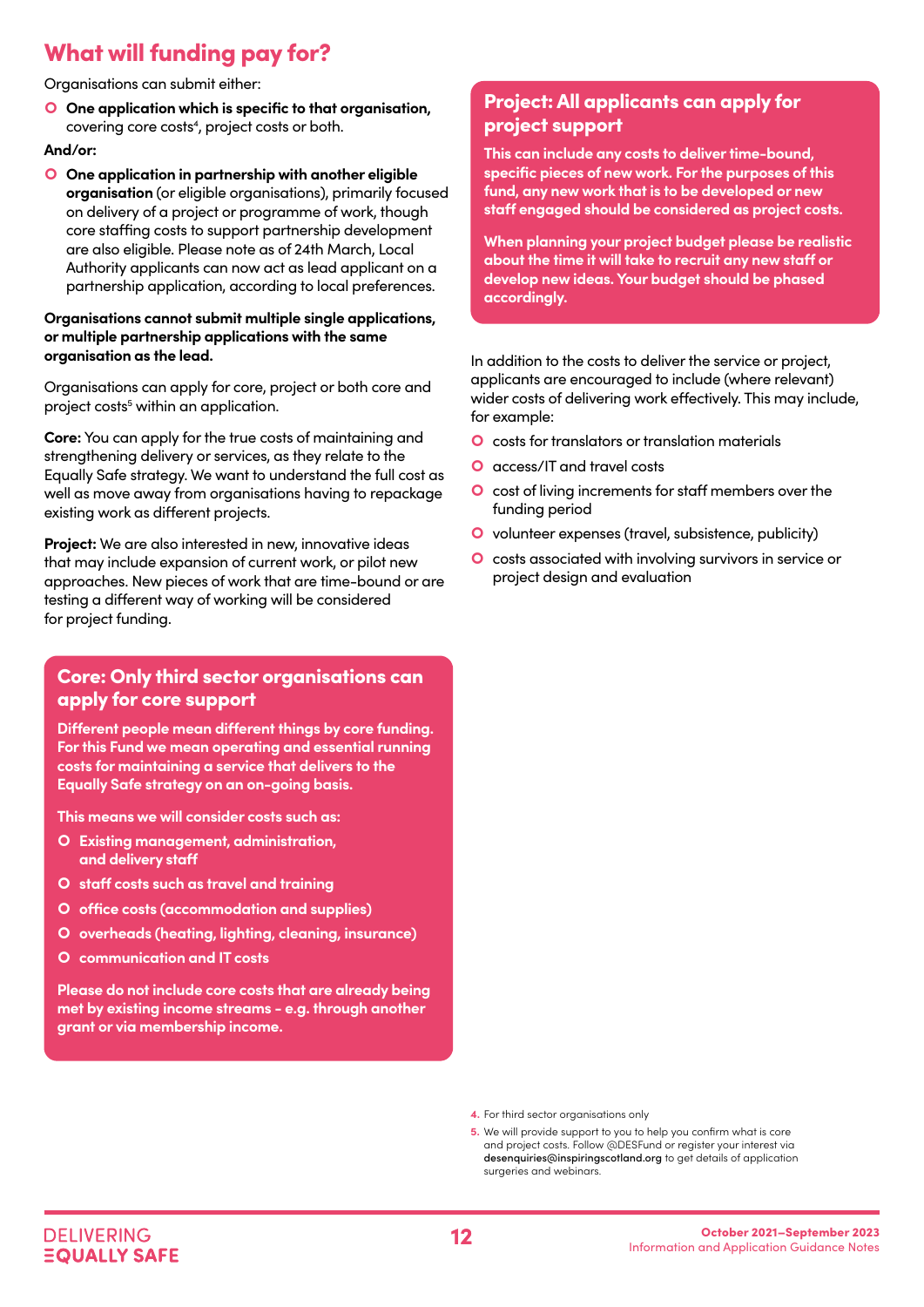# <span id="page-12-0"></span>What areas of development are a priority?

**Within the bid, applicants should recognise and have cognisance of the impacts and risks in relation to Covid-19 and indicate how this will be factored into forward planning over the lifetime of the fund.**

We recognise that there is a wealth of experience and expertise from many different disciplines and backgrounds, and that this has been developed through many years and decades of effective hard work and collaboration by

feminist workers and experts and through the voices and perspectives of survivors.

With this in mind, we are keen to see proposals (and particularly partnership proposals) that develop work, research, or practice on any of the topics within the following themes:

| Theme                                                  | What                                                                                                                                                                                                                                   |
|--------------------------------------------------------|----------------------------------------------------------------------------------------------------------------------------------------------------------------------------------------------------------------------------------------|
| <b>Developing holistic</b><br>pathways                 | Developing joined-up, person-centred, holistic pathways which<br>recognise that an individual may experience multiple different types<br>of gendered violence<br>O Developing holistic approaches/pathways to better meet the needs of |
|                                                        | individuals with complex needs                                                                                                                                                                                                         |
| <b>Deepening understanding</b><br>of patterns of needs | O Conducting a needs-based assessment within an individual locality or cluster<br>of targeted localities to inform a national approach                                                                                                 |
| <b>Broadening access</b>                               | <b>O</b> Developing work focusing on how to meet the specific circumstances of<br>remote/island communities                                                                                                                            |
|                                                        | O Develop approaches which better support disabled women and/or children<br>and address the specific barriers they may experience                                                                                                      |
| Workforce wellbeing,<br>capacity-building,             | O Collaborative, multi-agency capability and capacity work, through training,<br>guidance, awareness raising and/or other approaches                                                                                                   |
| and development                                        | Developing approaches to prevention work/interventions through the lens of<br>public health                                                                                                                                            |
|                                                        | Developing support systems to improve workforce capability and wellbeing,<br>particularly around managing emotional demanding work which carries risks<br>of vicarious trauma over sustained periods                                   |
| <b>Issue specific</b>                                  | <b>O</b> Supporting the effective implementation of the Female Genital Mutilation<br>(Protection and Guidance) (Scotland) Act                                                                                                          |
|                                                        | Work related to challenging or ending commercial sexual exploitation                                                                                                                                                                   |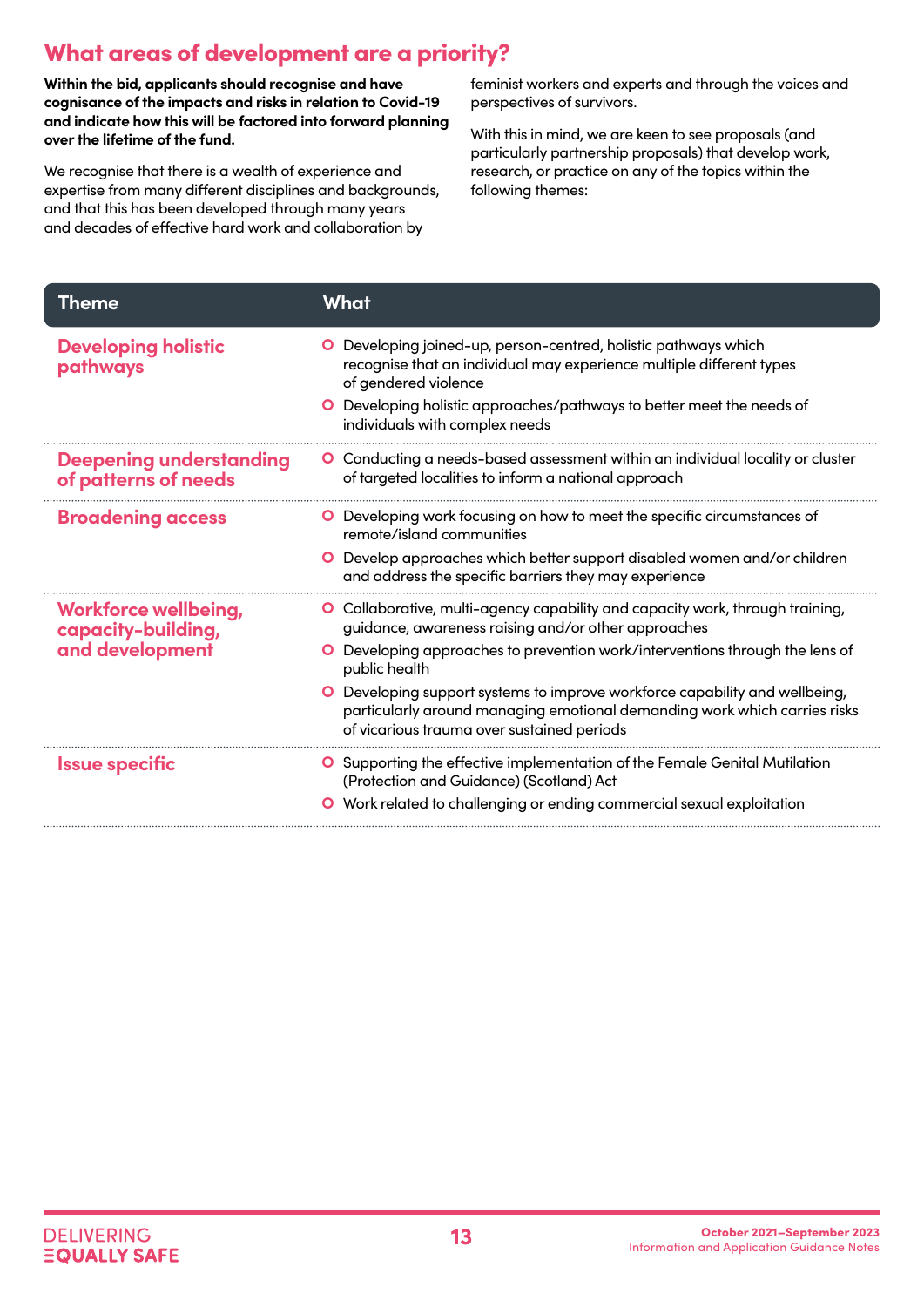# <span id="page-13-0"></span>What should applications demonstrate?

Successful applicants will demonstrate:

- **Appropriate ethos and values:** The proposed work is underpinned by a gendered analysis of violence against women and airls.
- **Effective multi-agency working:** The applicant organisation(s) is a member of their local multi-agency VAW Partnership, or actively engaged with the National Violence Against Women Network if not a local organisation.

We do not want to fund duplicate work so it should be clear how your activity complements existing work being carried out at either national or local level by other agencies.

**O** Accessibility, Equality and Diversity: The application should clearly articulate how proposed work will reduce barriers to services and/or seek to address the needs of specific groups of women and children (e.g. those with other protected characteristics, those with complex needs, etc.).

The application should show applicants will support, engage, or advocate for women in a variety of circumstances, looking at protected characteristics and socio-economic disadvantage.

The proposed work must be demonstrably inclusive of lesbian, bisexual, trans and intersex (LBTI) women<sup>6</sup>.

# Support for Partnership proposals

The success of realising the vision of Equally Safe is dependent upon organisations being able to work collaboratively to bring expertise, experience, relationships and trust in order to deliver better outcomes for women and girls, and for Scottish society as a whole.

We welcome joint applications for partnership work which have a separate application form. We are particularly interested in partnership projects which do one or more of the following:

- **O** bring together organisations for the first time (or which formalises previously informal ways of working)
- where work is at a more significant scale than organisations have previously undertaken
- O or the approach being delivered through the work is new or innovative

### **The lead organisation for a partnership application can either be a third sector organisation or a Local Authority, according to local preferences.**

Supporting partners can be listed on multiple applications if they are not the lead. We would however encourage any potential partners to think about their capacity to deliver across multiple bids and to combine bids where possible to avoid duplication.

# Developing Partnership work

We recognise that successful partnership working takes time and investment on all sides, and whilst individuals are often key to making this happen, with the right frameworks in place, successful partnerships can endure even as individuals move on. Delivering Equally Safe therefore will support partnership approaches to projects or service delivery, **which include up to 6-9 months of partnership development time** (including supporting staffing costs) prior to direct delivery of the work taking place.

Partnership development time may allow organisations the opportunity to put in place memoranda of understanding or equivalent governance systems to ensure that the partnership can be sustained effectively once delivery commences. The duration of partnership development time will be dependent upon factors such as the strength of pre-existing working relationships, alignment between organisational strategies and priorities and the level of commitment invested by the senior leadership of each organisation. Additional factors, such as the locations of organisations (particularly in rural and/or island communities), may also be relevant.

Partnership proposals should include a rational for the duration of partnership development time applied for (which can be revised if circumstances change). If successful in receiving funding, partners will work with Inspiring Scotland to confirm milestones within the partnership development time to ensure that project delivery timescales are feasible.

**Guidance on responding to the partnership application form is included in Section 3 Application questions guidance.** 

**6.** The LBTI plan does not impact on the ability of organisations to utilise the single sex exceptions in the Equality Act where that is a proportionate approach to achieving a legitimate aim.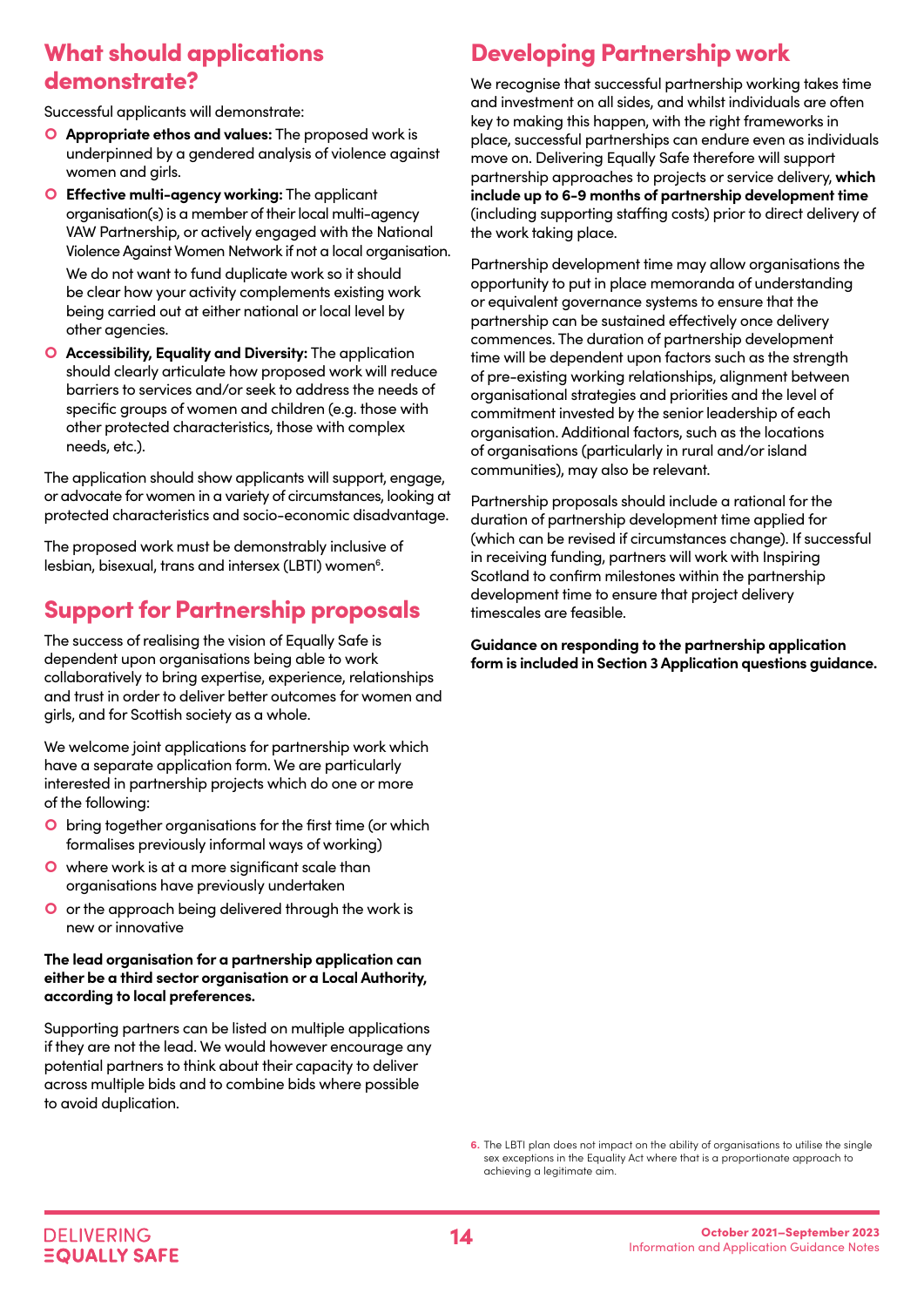# <span id="page-14-0"></span>**I believe changes can be made to end violence but it must go back to the roots of education and gender conditioning.**

**Service user,** Kingdom Abuse Survivors Project

**SECTION Application and assessment process** 

- The deadline for submissions is midday on 28 May 2021
- Applications received after this point will not be considered
- All applications should be submitted online\*

### How to apply

Information on the application process and all related materials is available via the Inspiring Scotland website from Monday 7th December 2020. **[Please first register your](https://www.inspiringscotland.org.uk/what-we-do/our-funds/delivering-equally-safe/)  [interest in applying using the form on our website.](https://www.inspiringscotland.org.uk/what-we-do/our-funds/delivering-equally-safe/)** You will then be sent the application form(s) and other documents required to apply. This includes:

- Link to the Equally Safe strategy
- **O** LBTI Inclusion Plan
- Link to online application forms [single and joint applications]
- **O** Fund Information and Guidance notes
- Application form templates [single and joint applications]
- A budget template [Excel format]
- **O** From January 2021 this will also include a Frequently Asked Questions summary
- List of applications made to DES

**We strongly recommend that you prepare your application in advance of applying by using the [downloadable](https://www.inspiringscotland.org.uk/what-we-do/our-funds/delivering-equally-safe/applying-to-delivering-equally-safe/ )  [application form](https://www.inspiringscotland.org.uk/what-we-do/our-funds/delivering-equally-safe/applying-to-delivering-equally-safe/ ) template then copy and paste into the online form when you are ready to submit.** 

You can use the template to plan your answer and ensure it is within the word limits set. There are different application forms for single or partnership applications. They ask similar questions, but partnership applicants will need to add additional detail for some questions.

To assist you complete the financial information required for your application, we have created a downloadable budget template. You are free to use this to complete your own budget.

We will be delivering application surgery sessions and webinars on the Fund between January and mid-May 2021. Follow @DESfund and register your interest for a surgery session using the online form[.](mailto:desenquiries%40inspiringscotland.org.uk%20?subject=)

\* If submitting online is a problem please contact **DESenquiries@inspiringscotland.org.uk** to discuss.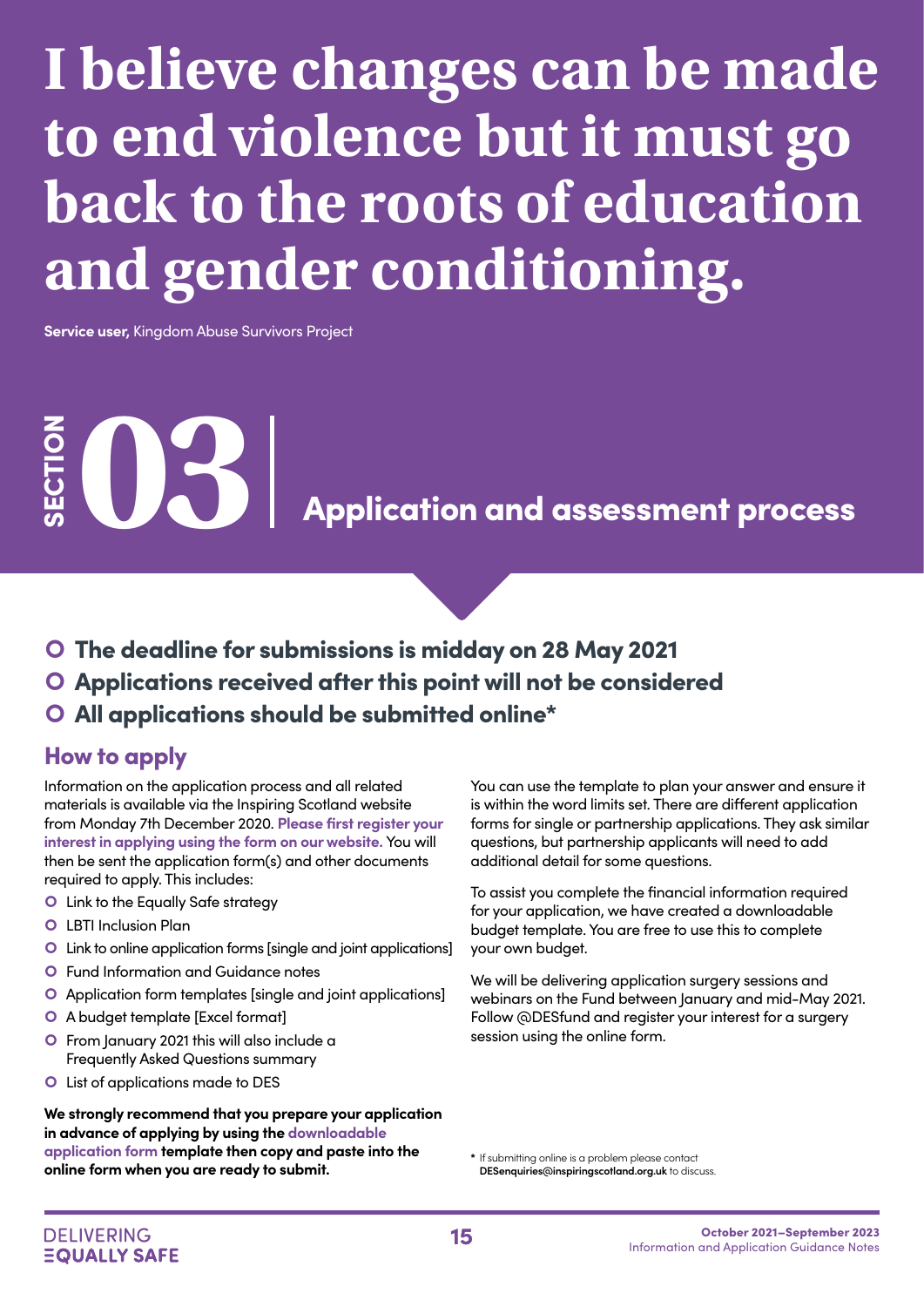# <span id="page-15-0"></span>What to submit with your application?

Along with your application, you will need to submit the following:

- 1. A budget for your proposal
- 2. A copy of your Memorandum and Articles or Constitution, signed and dated
- 3. Most recent independently examined or audited accounts, or verified statement of income and expenditure (if a new organisation, most recent bank statement)
- 4. A copy of your Equality and Diversity Policy
- 5. A copy of your Child Protection/Vulnerable Adult Policy if your application involves working with children, young people, or vulnerable adults
- 6. A copy of your LBTI Inclusion Plan
- 7. A signed declaration form (section 5 of application form)
- 8. List of all Applications submitted to DES Fund

You will be able to upload these documents as part of your online application.

# Process of allocating the Fund

Final allocations will be determined by the range and breadth of applications received and the overall amount of funding available, recognising that some work may deliver against multiple Equally Safe priorities and/or objectives, as well as the need to balance investment across the different priorities.

Funding will be secured for frontline specialist services to support their ongoing work, with a minimum of £14m to ensure that these vital services are protected and maintained.

Scottish Ministers will make all final decisions on what proposals to fund. To help them with their decisions, Inspiring Scotland will support the Scottish Government through an assessment process which includes scoring of all applications and a review of long and short-listed applications by an expert(s) by experience advisory group.

| The process is as follows:                     |                                                                                                                                                                                                                                                                                          |
|------------------------------------------------|------------------------------------------------------------------------------------------------------------------------------------------------------------------------------------------------------------------------------------------------------------------------------------------|
| <b>Application</b>                             | The application will provide information on main activities, governance, and<br>$\mathbf{O}$<br>financial position of applicant organisation, with information on how proposed<br>work fits the priorities and outcomes of Equally Safe                                                  |
| <b>Assessment</b>                              | We hope to have all applications assessed by two assessors independently<br>All applications will be scored, and an average score taken. Scored<br>questions are detailed from page 18 with Section B questions having the<br>highest weighting                                          |
| <b>Clinical overview</b>                       | • All shortlisted applicants delivering counselling or psychological support [only]<br>will have a clinical overview of question 3.4                                                                                                                                                     |
| <b>Experts by experience</b><br>advisory forum | O Section B of all long-listed applicants will be scored and discussed by an<br>advisory forum of people with experience of delivering or being a recipient of<br>violence against women and girls services. They will provide feedback to be<br>considered by the recommendations panel |
| <b>Ministerial Approval</b>                    | <b>O</b> The final decision will rest with the Ministers responsible for this policy area                                                                                                                                                                                                |
|                                                | At any time during the process, Inspiring Scotland may support applicant(s) to refine their proposal – e.g. confirming                                                                                                                                                                   |

**key milestones in partnership applications**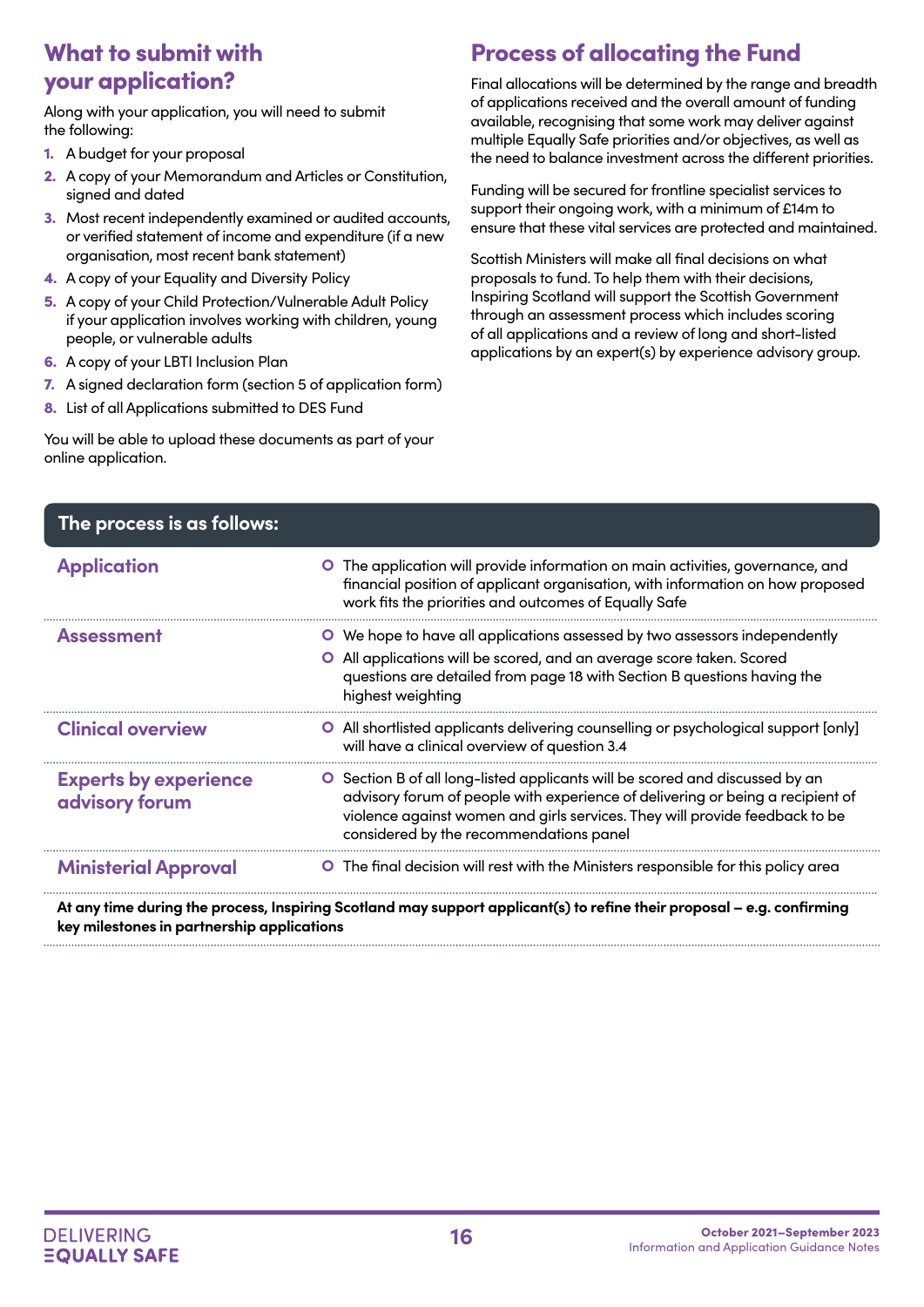# <span id="page-16-0"></span>**Our aim is to work collaboratively with key partners across all sectors to prevent and eradicate all forms of violence against women and girls.**

**Equally Safe:** Scotland's strategy for preventing and eradicating violence against women and girls

# Expectations of successful applicants

Organisations who are successful in gaining funding will be required to report on progress towards their outcomes every six months. The template for reporting will be made available when the arant letters are issued.

Inspiring Scotland will work with organisations who are successful in gaining funding to agree key indicators against stated outcomes and to measure impact.

# Available support

Please contact **desenquiries@inspiringscotland.org.uk** with any queries you may have after reading this guidance.

# Key dates

| Date                      | <b>Activity</b>                                                                                                                       |
|---------------------------|---------------------------------------------------------------------------------------------------------------------------------------|
| <b>Midday 28 May 2021</b> | <b>Deadline for applications</b>                                                                                                      |
| June-July 2021            | Inspiring Scotland may support applicant(s) to refine their proposal –<br>e.g. confirming key mile-stones in partnership applications |
| <b>July 2021</b>          | Applicants notified of funding decision                                                                                               |
| 01 October 2021           | Funding commences. The fund will run in 2021-2022 and 2022-2023                                                                       |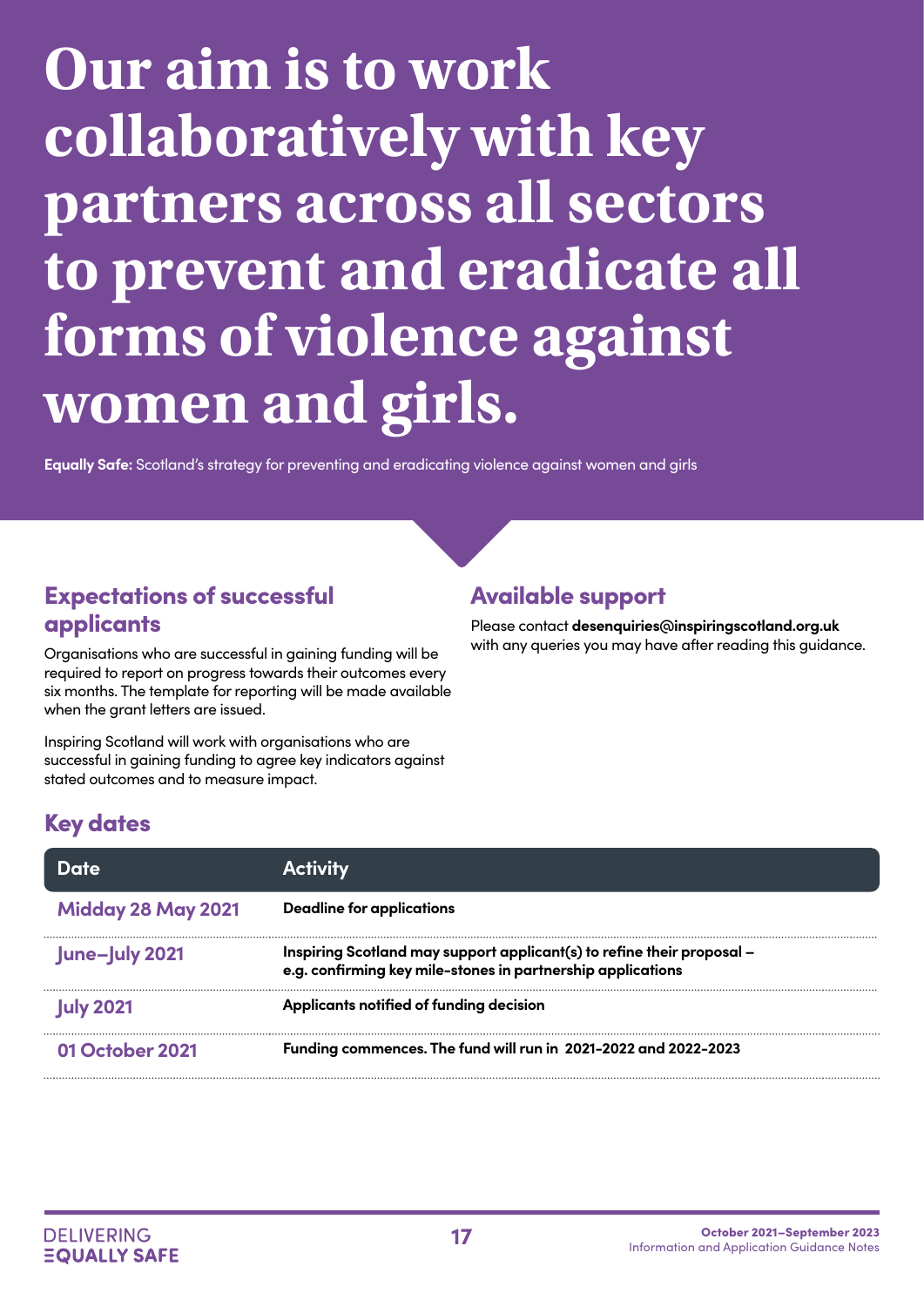# <span id="page-17-0"></span>Application questions guidance

Below is some additional guidance for responding to questions that we will score as part of the assessment process.

## Section 1 – About your organisation

**Partnership applicants: All partners are required to complete the questions in this section.**

### Question 1.9: **What are the main aims and activities of your organisation and how do they relate to Equally Safe and the National Performance Framework?**

Please tell us how your organisation focusses on tackling violence against women and girls. Please tell us how you see your organisational aims and activities contributing to the Equally Safe priorities and outcomes and to the National Performance Framework.

Word limit is 500 words.

### Question 1.10: **Tell us about your governance, leadership, and management arrangements.**

Please tell us about your Board or Management Committee, how often they meet and what skills they have. You could also include information about:

- **O** any lived experience representation on the Board
- **O** key stats about Board membership e.g. board membership turnover
- any designated responsibilities or sub-committees and how often they meet
- what financial oversight your Board has
- how activity and impact is reported or overseen by the Board; and what your senior management structure is and how this feed into the Board

Word limit is 500 words.

### Question 1.11: **Annual income and expenditure.**

Tell us what your income and expenditure was for the last financial year and two years before.

For example, if your financial year ends in March, please tell us about the financial years ending 03/2020, 03/2019 and 03/2018. The application is due in May 2021, so we will not expect information for the year ending 03/2021 as this may not be ready at the time of applying.

If your financial year end is December please tell us about the years ending 12/2020, 12/2019, 12/2018.

### Question 1.12: **Tell us about your financial and reserves position, outlining any changes in your financial situation over the last three years, how you generate income, including any major contracts or funders, and how you manage costs.**

Please describe your annual turnover, reserves policy and level of reserves. You could also include information about:

 how you generate income (who funds you and for how long)

- if you have any contracts with Local Authorities, HSCP's or Health Boards
- **O** how many months operational running costs your unrestricted reserves cover
- **O** the percentage of your annual income a full year of your DES Fund request represents

If you have any unsecured or secured loans? Please provide details.

Word limit is 500 words.

### Question 1.13: **Tell us how your organisation engages with the National Violence Against Women Network and/or your local multi agency partnerships e.g. MAPs, MARACs etc.**

Please tell us about the national and local partnerships you engage with, how you engage with them, and how you ensure your work compliments other provision. For local partnerships, please tell us how you engage with other public bodies such as the Police.

Word limit is 300 words.

### **For partnership applicants only – Each partner is required to complete .**

### Question 1.14 **How much of the total application amount are you requesting?**

Please tell us the approximate amount, or provide a percentage of the amount being applied for, that your organisation (as a partner) will be spending of the proposed budget.

## Section 2 – What you would like funded

### Question 2.1: **Please give us a summary of what you would like funded and the difference it will make.**

This is a short overview of what you want funded. Tell us what you what funding for, in terms of numbers of staff and roles, (or other costs) what you will do, and what difference this will make to people. [not scored] Word limit is 100 words.

Question 2.3: **Please tell us about the activity you would like funded and how it will contribute to Equally Safe.** 

Please tell us what Equally Safe objectives and priorities your work will contribute to. Be explicit as the assessors will not be able to make assumptions. You should also take note of the types of work the Fund wishes to see developed (page 13). Please make it clear if your proposed activity will do the following:

- **O** Develops holistic pathways
- Deepens understanding of patterns of need
- **O** Broadens access
- **O** Develops the workforce
- **O** Supports implementation of Female and Genital Mutilation Act or work towards ending commercial sexual exploitation

Word limit is 750 words.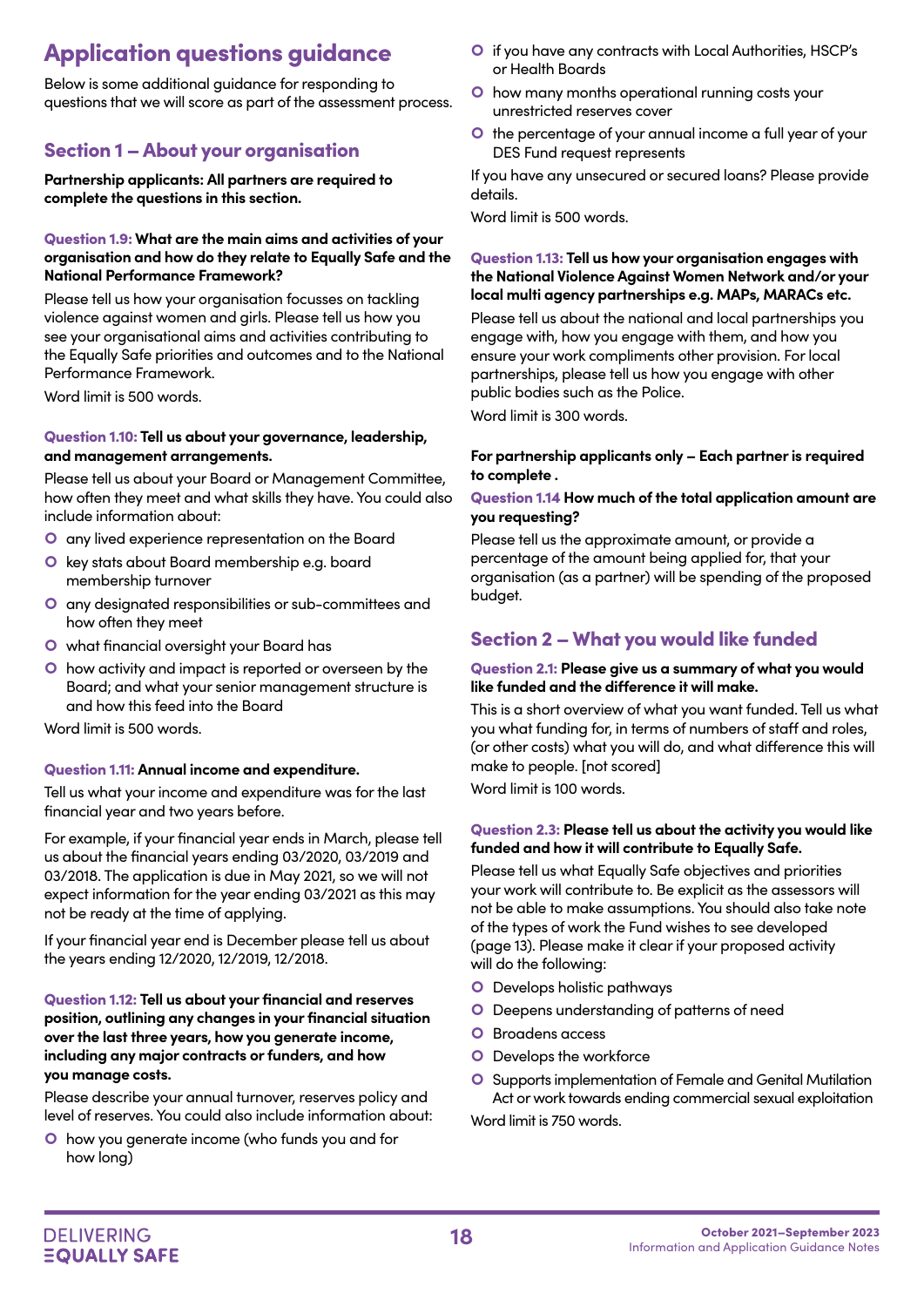**Partnership applicants: In addition, please clearly distinguish which partners are leading or delivering different activity. Your questions numbers change here as we ask an additional question at this point. We ask you to tell us about why you have chosen to work together and strengths each organisation brings.** 

### Question 2.4: **Please tell us how you know this work is needed and will be effective.**

Please tell us what evidence there is, either from your own research, evaluation, and experience, or from others research that your work is needed. Please also tell us:

- what evidence you have that demonstrates the effectiveness of proposed activity
- **O** how have those with lived experience contributed to the design of your work

Word limit is 750 words.

### Question 2.5: **The Scottish Government has adopted a gendered analysis of violence against women and girls. Please explain how your work takes a gendered approach.**

Please tell us about:

- your track record and experience
- **O** how the work you want funded takes a gendered approach Word limit is 750 words.

### Question 2.6: **Proposed activities and outcomes: Describe the intended impact of your work in terms of outcomes for people and/or society. Please link your outcomes to the relevant Equally Safe and National Performance Framework outcomes.**

Please describe the change that will happen and for whom when confirming your outcomes. Refer to **Evaluation Support Scotland** if you need help with outcomes or speak to Inspiring Scotland prior to applying.

- **O** Please link each of your outcomes to an Equally Safe or NPF outcome (page 6 and 9)
- We expect you to have between two and six outcomes, however there is no expectation to have a full six outcomes. Please include as many as is relevant depending on the breadth of your proposed work
- **O** Please list the supporting activity for each outcome. Bullet points or lists are fine as you have a word limit of 100 words for each outcome
- O Please tell us at the beginning of each outcome if it is your core or project work if relevant. [single applicants only]

### **For example:**

**Your Outcome 1: Project outcome** 'Increase the number of young people who have a good understanding of the causes and consequences of violence against women and girls'.

### Question 2.7: **Describe how you will track and assess the ongoing impact of your work.**

Please tell us:

- who is responsible for overseeing evaluation of delivery
- at what points you will collect information from people using the service to inform your evaluation (pre, post and at what time after they finish with the service)
- how you have determined what to measure (indicators to your listed outcomes)
- **O** what measurement techniques you will use
- who else you may ask for information on progress towards outcomes?

Word limit is 500 words.

### Question 2.8: **Describe how you will involve people with lived experience in shaping delivery of your work.**

Please tell us about user involvement in your organisation etc. Word limit is 500 words.

### Question 2.9: **Please describe your plan for delivery of the proposed activity. Please distinguish between core and project delivery in this answer. [single applicants only]**

Please tell us:

- about timescales for delivery and managing existing work e.g. weekly, monthly, yearly activities
- **O** milestones for developing new work
- **O** how you will oversee and manage delivering of your work
- how you will adjust or make account for the need to adjust plans because of Covid-19

Word limit is 500 words.

**Partnership applicants: Please also include timescales for partnership development prior to direct delivery commencing. Please include a rationale for the time it will take and anticipated milestones during the partnership development phase.** 

Question 2.10: **Please outline how you will work with other organisations in the third, public or private sectors to support and enhance your outcomes.**

Please tell us:

- about any formal networks or partnerships, relevant local or groups, collaborations, or membership bodies you are part of and what strategic groups you contribute to
- any relationships you intend to develop through this work
- **O** how you work jointly with others
- **O** how you know you are not duplicate existing work being carried out at either national or local level
- how you appropriately signpost and refer to other local organisations

Word limit is 500 words.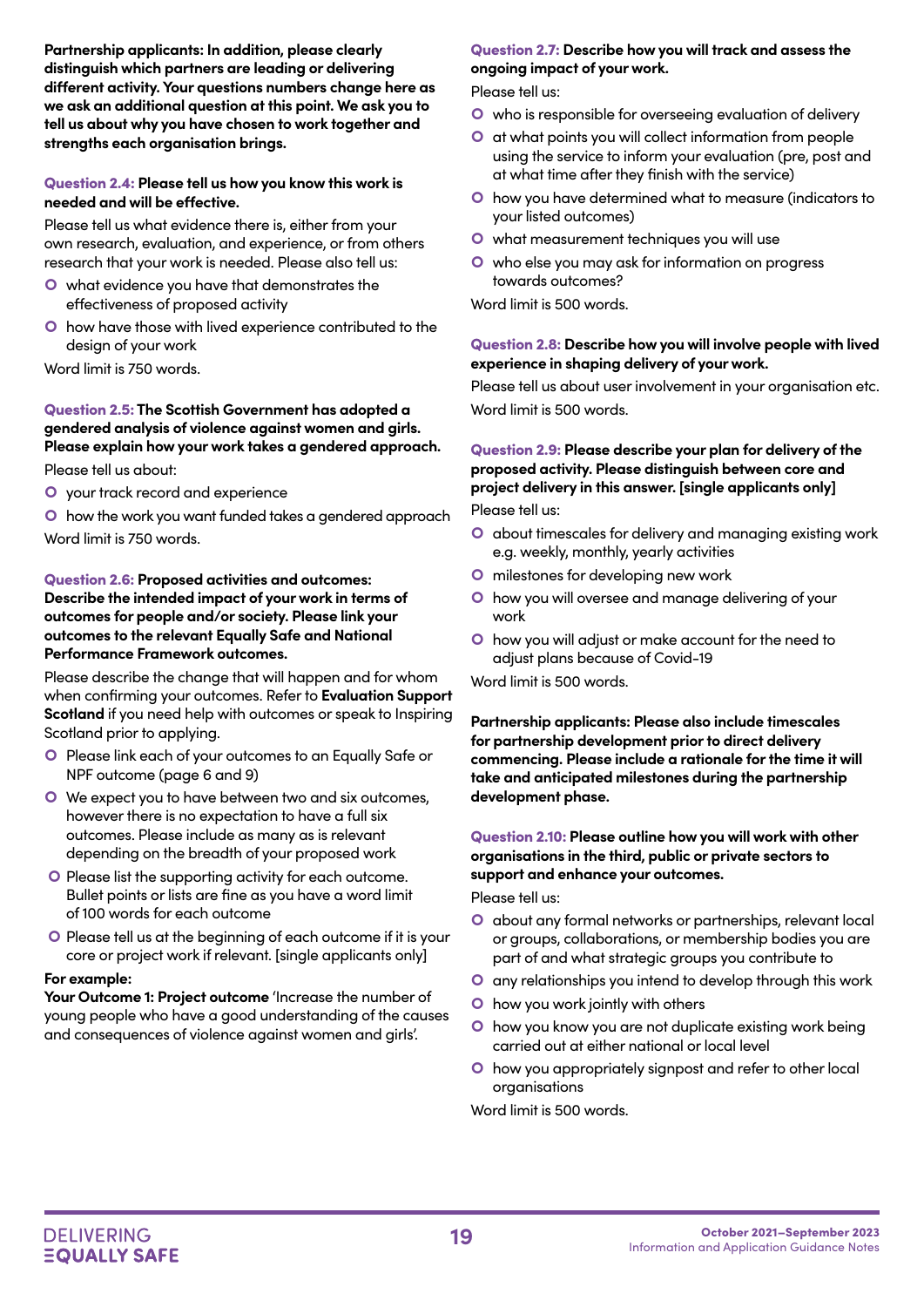### Question 2.11: **Please describe who will benefit from your work.**

If your work will support people from particular backgrounds (e.g. specific ethnic groups, disabled people, people who have a combination of intersecting protected characteristics, etc.) please include that information. Please also include information on where you will be accepting referrals from. Word limit is 500 words.

### Question 2.12: **Describe what steps you will take to ensure your services are inclusive and accessible to all.**

Please tell us how people will know about your service, how you will remove barriers to people accessing your service, and how you proactively monitor how yo know your service is accessible? Where would you refer those to who you cannot support? OR If your service is targeting a particular protected characteristic, where would you refer those that you do not work with?

Word limit is 500 words.

### Question 2.13 **How many people do you anticipate reaching each year through this work?**

Please tell us how people will know about your service, how you will remove barriers to people accessing your service, and how you proactively monitor how yo know your service is accessible? Where would you refer those to who you cannot support? **OR** If your service is targeting a particular protected characteristic, where would you refer those that you do not work with?

### Section 3 – Staff and Volunteers

Question 3.1 **Please provide details below of the roles (including job titles and key duties and FTE salary) of the staff and volunteers who will support delivery. If you have multiple volunteers performing the same type of role please just state how many volunteers FTE fulfil this role, you don't need to list each one**

For staff please include the job title (not name of the person), and 1-2 bullet points about their key duties, their full-time equivalent salary and how many hours or percentage of time per week you are requesting from the Delivering Equally Safe Fund.

For volunteers please include the role and key duties only.

For the purposes of this question 35 hours per week is considered full-time (0.5FTE =17.5hours).

**Partnership applicants: In addition to telling us about the role, please tell us which partner will employ the staff member or volunteer.** 

### Question 3.3: **Please describe your training, accreditation and supervision arrangements for all staff and volunteers**

Please let us know about any standard training you provide for staff and volunteers and where relevant what accreditation you look for when appointing staff or volunteers.

Please tell us about relevant supervision provided for staff and volunteers.

### Question 3.4 and 3.5: **Are you requesting funds to provide any Counselling and Psychological support? [not scored]**

If you are providing counselling or psychological support and select Yes, you will be asked to answer and additional question.

*"What specific therapies will be engaged in your counselling/ psychological support service?."*

Please tell us about the therapies you engage, the evidence base for the specific population you will be working with, your rationale for use and how you consider and mitigate risk.

All answers to this question for short-listed applications will have clinical feedback as part of the decision making process.

### Section 4 – Budget

#### Question 4.4: **Please tell us if there is anything we should know about the figures in the budget, include an explanation or breakdown to show how main costs were calculated.**

Use this is a commentary to what is in your budget. We would expect any budget line of over £5,000 per year to have some explanation of how it is calculated. It is probably helpful to split your budget into core and project if relevant.

### Question 4.6: **How do you intend to develop funding or income from other sources during the period?**

Please tell us what funders you may be able to apply to (and when) or the key elements in your fundraising plan.

### Question 4.7 **How will your outcomes be sustained when the funding for this work ends?**

Please tell us how you will show the value and learning of your work and who you anticipate involving when thinking about sustainability.

### Section 5: Declaration

In Section 5 we ask for two signatories for the application **plus details of an independent referee.** The Declaration should be signed by authorised signatories. These include Treasurer, Trustee, Chair, Secretary, Director, Company Secretary, Financial Controller, Chief Executive.

To complete, you will need to download the Section 5 declaration document, provide details including a virtual signature, and then upload it as part of your online application submission. **[Guidance on how to do this is](https://www.inspiringscotland.org.uk/what-we-do/our-funds/delivering-equally-safe/applying-to-delivering-equally-safe/ )  [available as a link from our website.](https://www.inspiringscotland.org.uk/what-we-do/our-funds/delivering-equally-safe/applying-to-delivering-equally-safe/ )**

If funding is offered we will ask for a real signatures when you return a grant acceptance.

**Partnership applications:** Please use the Declaration form for Partnership applicants. The lead applicant should provide two signatories and an independent referee and all partners should provide two signatories. You can include all the details of partner signatures in the one declaration document.